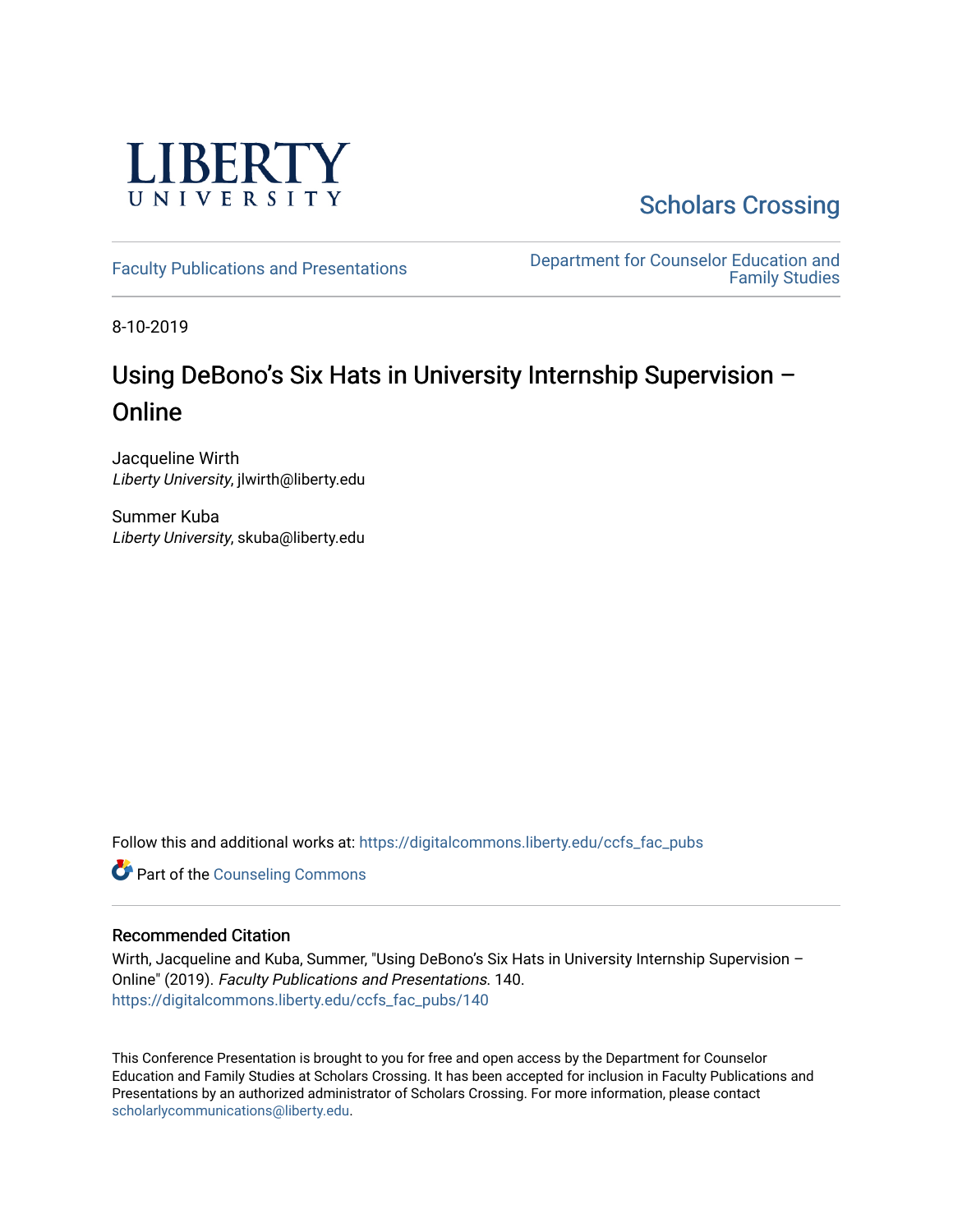# **Central Virginia Counselor Development Symposium**





**Liberty University – Center for Counseling and Family Studies has been approved by NBCC as an Approved Continuing Education Providers, ACEP No. 4592. Program that do not qualify for NBCC credit are clearly identified. Liberty University – Center for Counseling and Family Studies is solely responsible for all aspects of the program.**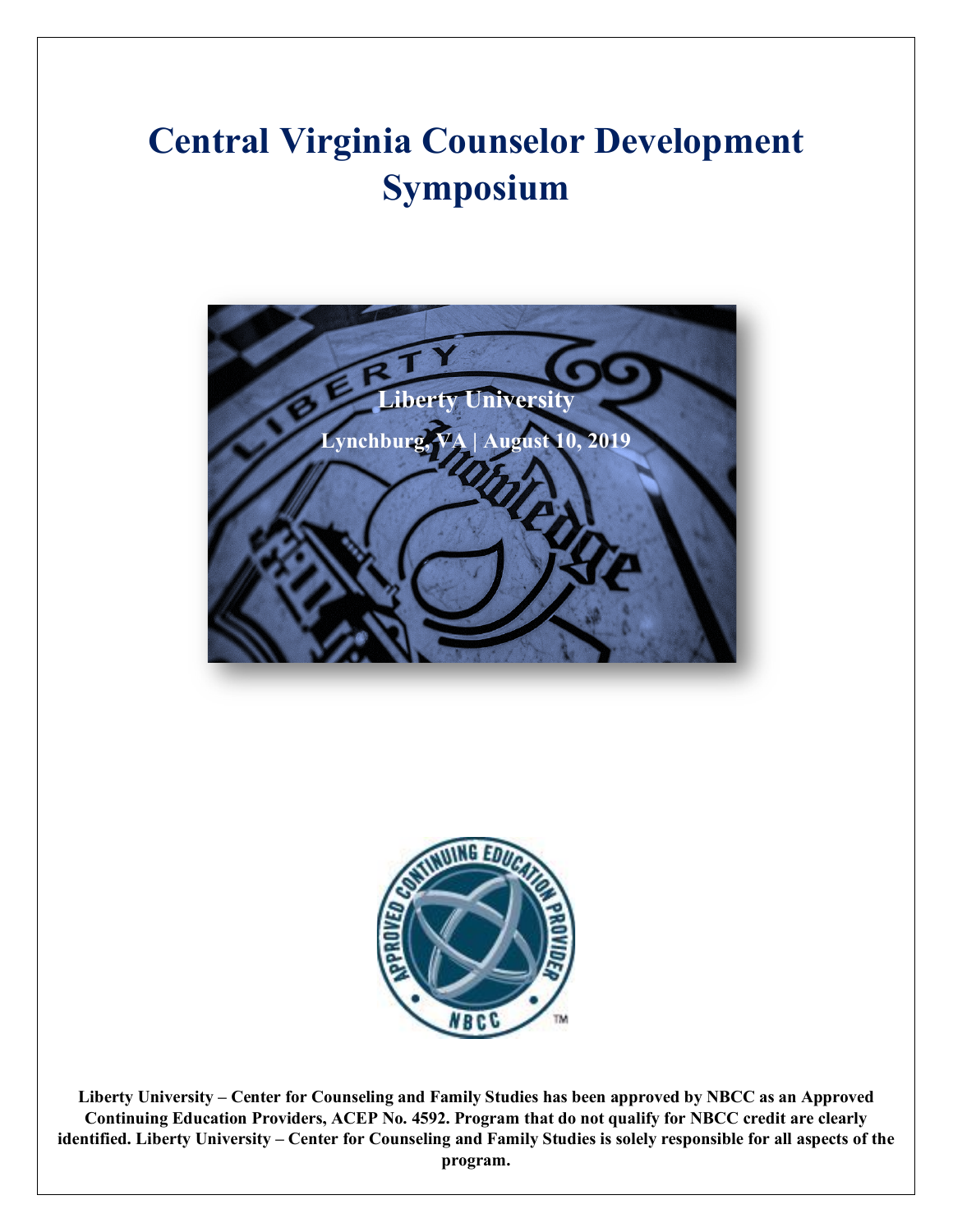## Table of Contents

- Detailed Conference Schedule and Session Information
- Summary Schedule with Tracks Identified
	- o School Counseling
	- o Clinical Counseling
	- o Special Populations/Advocacy
	- o Digital/Telementalhealth
	- o Supervision
- Presenter Biographies
- Sponsors

*NOTE: The opening session, lunch, and poster sessions will take place in the Montview Alumni Ballroom. All other sessions will be held in various rooms of the Freedom Tower, as indicated on the schedule.*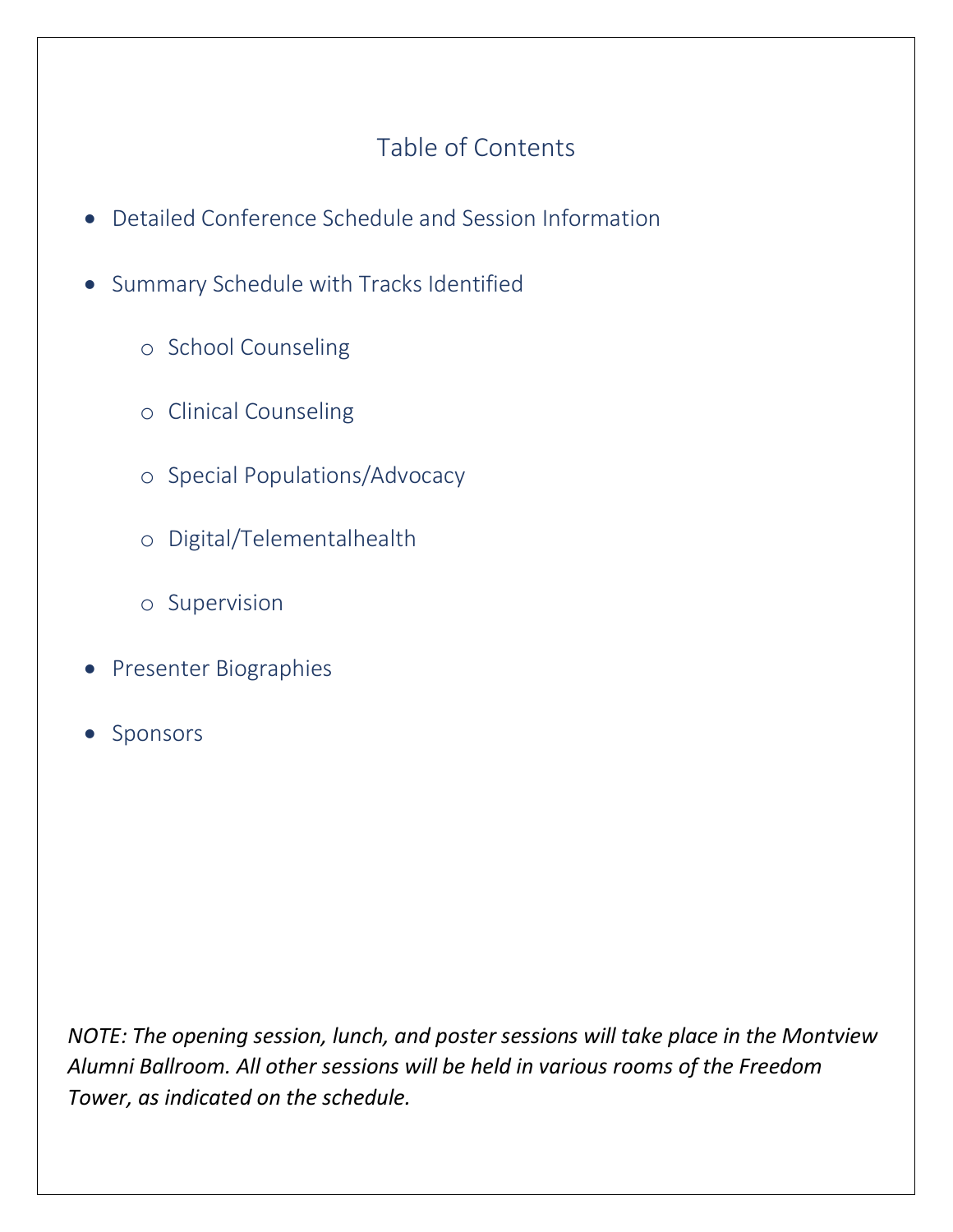# Conference Schedule & Session Information

Saturday August 10th, 2019

Registration Table Opens 8:00- 8:30 AM

Location Montview Alumni Ballroom



8:30- 9:30 AM

Welcome *Dr. Brandi Chamberlin*

Keynote Speaker *Dr. Savitri Dixon-Saxon*

Location Montview Alumni Ballroom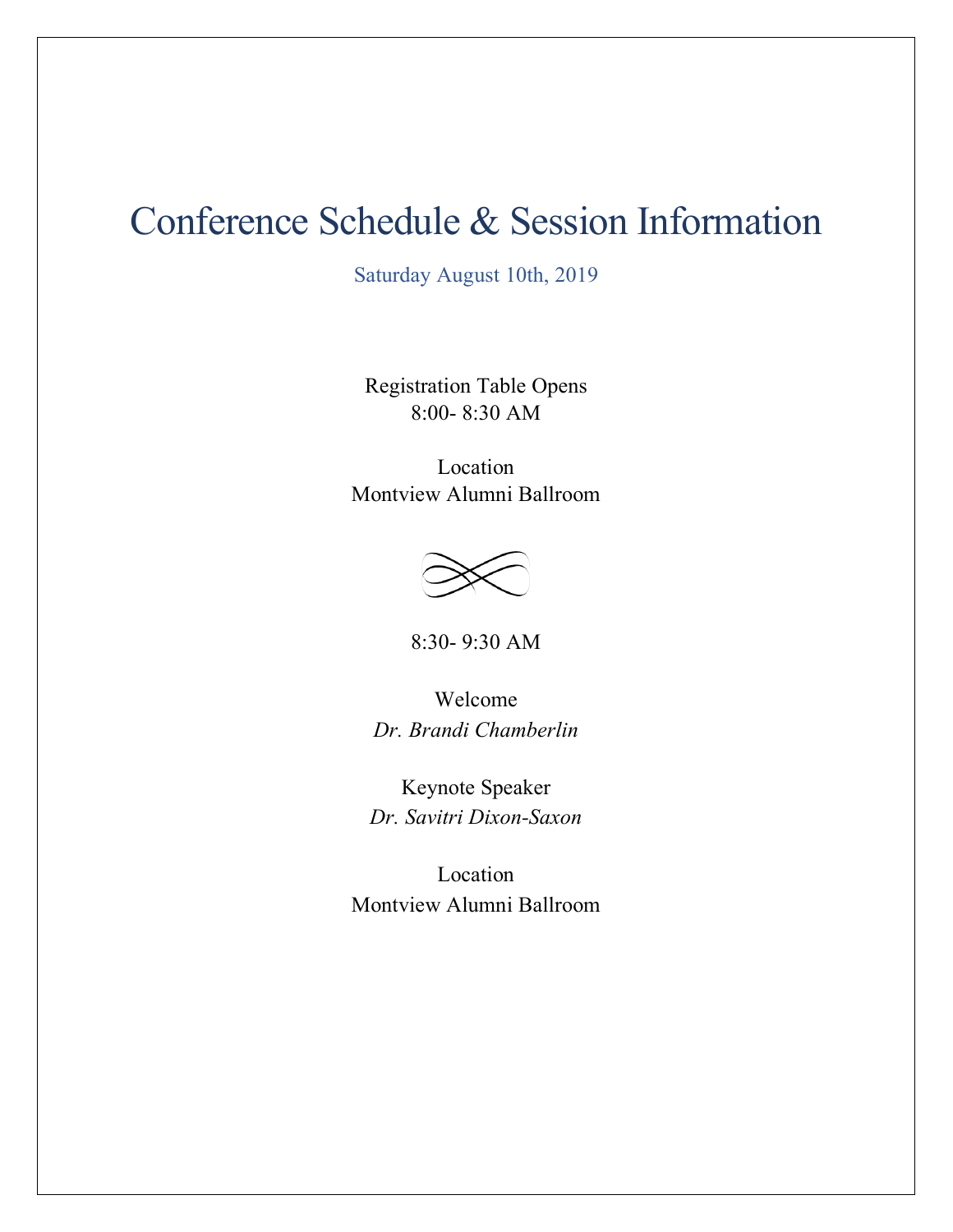## Session 1 - 10:00- 10:50 AM

*All Sessions Include 1 CE hour*

#### Building Hope in Students Affected by Adverse Childhood Experiences (ACEs)

**Location:** 7010 **Presenters:** Dr. Summer Kuba, Dr. Capri Brooks, & Dr. Kristy Ford

Adverse Childhood Experiences (ACEs) are experienced by many of our students throughout the country. Come learn about the prevalence of these unfortunate situations, what a trauma-sensitive school counseling program looks like, and how to instill a sense of action-oriented hope for students across the K-12 environment.

## Perfectionism and the Eating Disorder: Harnessing One's Desire for High Achievement While Quieting Their

Inner Critic **Location:** 9010 **Presenter:** Dr. Andrea Barbian-Shimberg

Often with eating disorders, an underlying aspect of perfectionism is seen. While there are benefits of being a high achiever, it can be detrimental. This session will build upon the basic understanding of eating disorders and specific treatment strategies focused on the multidimensional constructs seen with perfectionism and disordered eating.

### PRESENTATION CANCELED Social Justice and Advocacy for Juvenile Sex Offenders: Second Chance or Not?

**Location:** 10010 **Presenter:** Dr. Lee Underwood

#### Digital harassment: Online threats to counselor, educator, client, and student well-being

**Location:** 11010 **Presenter:** Dr. David Brown & Dr. David Jones

As digital threats become increasingly commonplace, the potential for harm also increases. Newer types of cyberbullying and digital harassment have the potential to negatively affect anyone at any time in any location. This presentation will identify emerging digital threats and their impact and discuss recommendations for prevention and intervention.

#### A Phoenix Rising out of the Ashes: Using Expressive Arts in Counseling Supervision

**Location:** 12010 **Presenters:** Dr. Christina Villarreal-Davis & Hughar Hartzenberg

Utilizing expressive arts in counseling supervision can be a transformative experience. Participants will benefit from this presentation as they learn effective strategies that build the supervisory relationship, increase their knowledge on the effectiveness of expressive arts in supervision, and gain understanding on how to implement an expressive art technique.

#### Re-evaluating Learning Styles: Practical Implications for School Counselors

#### **Location:** 1510

#### **Presenters:** Dr. Vasti Holstun

Recent research has found little evidence to justify the actual effectiveness of learning styles into the classrooms. To improve student academic success, school counselors need to provide evidence-based support. This presentation will consider different factors that impact student success while providing alternative practical skills that can be used to support students' learning.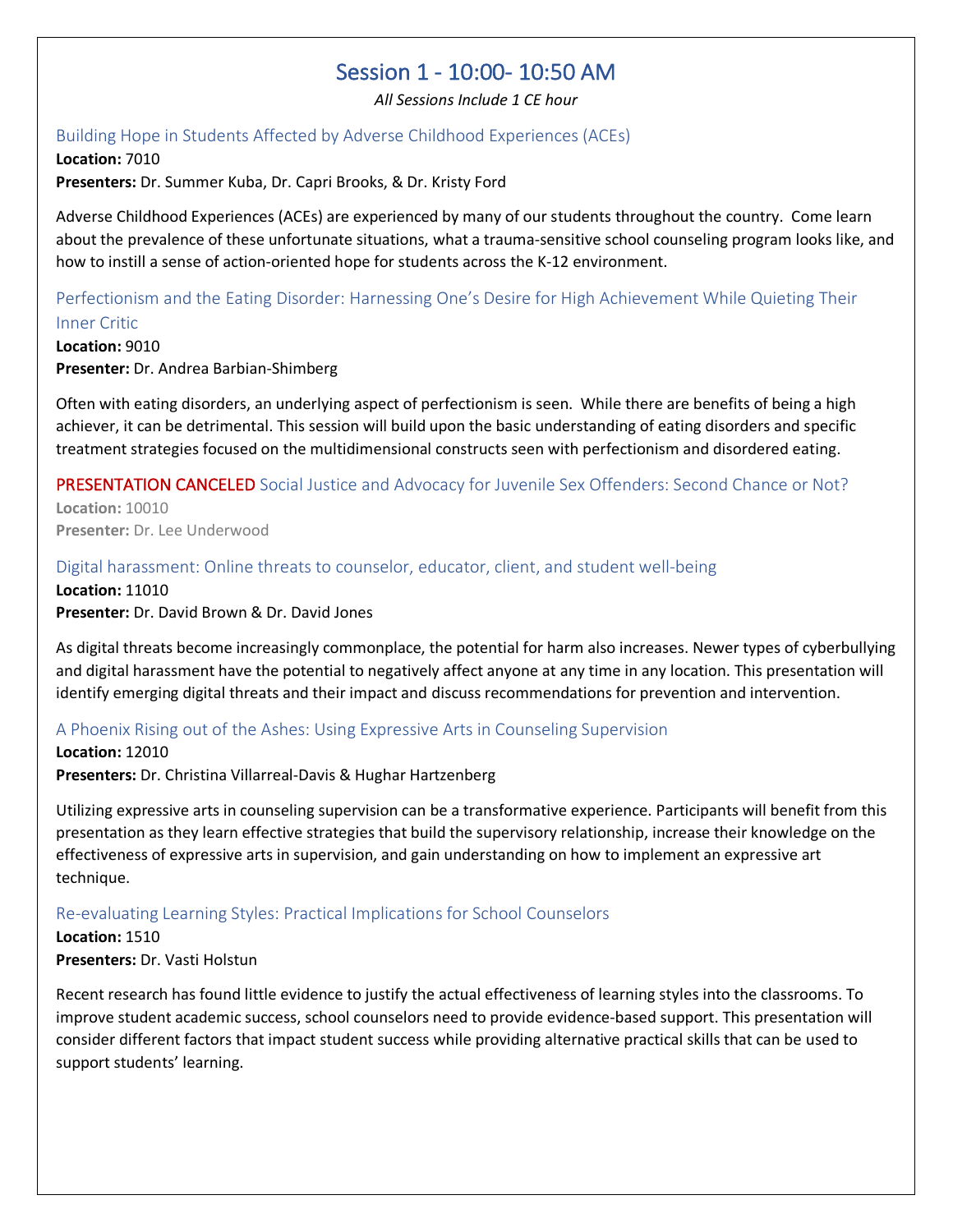## Session 2 – 11:00- 11:50 AM

*All Sessions – Include 1 CE hour*

#### Playing TAG: Strategies to Help Close the Trauma Achievement Gap (TAG)

**Location:** 7010 **Presenter:** Dr. Richard Albright

This presentation will review research which reveals that students who have experienced trauma are particularly at-risk for poor school performance. The session will then review empirically supported interventions, which can be used by school counselors to support students developing the strength and resiliency to overcome their academic disadvantages.

#### **PRESENTATION CANCELED** It's Not JUST a Man's Word: A Look at the Integration of Christianity and Counseling

Thru the Female Lens **Location:** 12010 **Presenter:** Dr. Laurel Shaler

#### Not a Client but Still Vulnerable: Ethical & Legal Responsibilities with Non-Clients

#### **Location:** 9010

**Presenters:** Dr. Robyn Simmons, Dr. Jama Davis, Dr. David Brown, Dr. Deborah Braboy, & Dr. Yulanda Tyre

All states have mandatory reporting of abuse of vulnerable populations for mental health professionals. However, the procedures are clear only when working with the client and having direct knowledge and information of the situation. This session will explore professional responsibilities with no direct knowledge of the situation or identifiable information.

#### Father Presence: Enhancing Counseling by Advocating for and Including Dads

**Location:** 10010

**Presenters:** Dr. Jeffery Boatner, Dr. Holly Johnson, & Diamond Sciequan

Research reveals that paternal involvement in counseling is vital for children (Panter-Brick, Burgess, Eggerman, McAllister, Pruett, & Leckerman, 2014). In this presentation, attendees will learn the importance of involving fathers and how to do it effectively, based on best practices. Participants will engage in activities and discussion applying presentation content.

### The New Adolescent: How Social Media Has Changed the Landscape and How Counselors can Respond

#### **Location:** 11010

**Presenters:** Dr. Jonna Byars, Dr. Brad Imhoff, & Dr. Daria White

Adolescents today occupy a different social space than any previous generation. Technology and social media have changed behavior and relationships, and there are many psychological consequences including rising levels of loneliness, depression, and suicide. As counselors we must recognize the changed world our children inhabit, and develop new strategies for helping teens and those who relate to them. How counselors can best respond to this new social space and original research on the impact of social media in several cultures will be covered.

#### Career & Lifestyle Balance: Making the Case for Self-Care

**Location:** 1510 **Presenter:** Dr. Cynthia Doney

Self-care is not a luxury. Self-care is not a waste of time. Professional self-care in the helping profession is an ethical necessity and must be pursued intentionally by practitioners. Additionally, the concepts must be modeled and taught to emerging professionals in the field.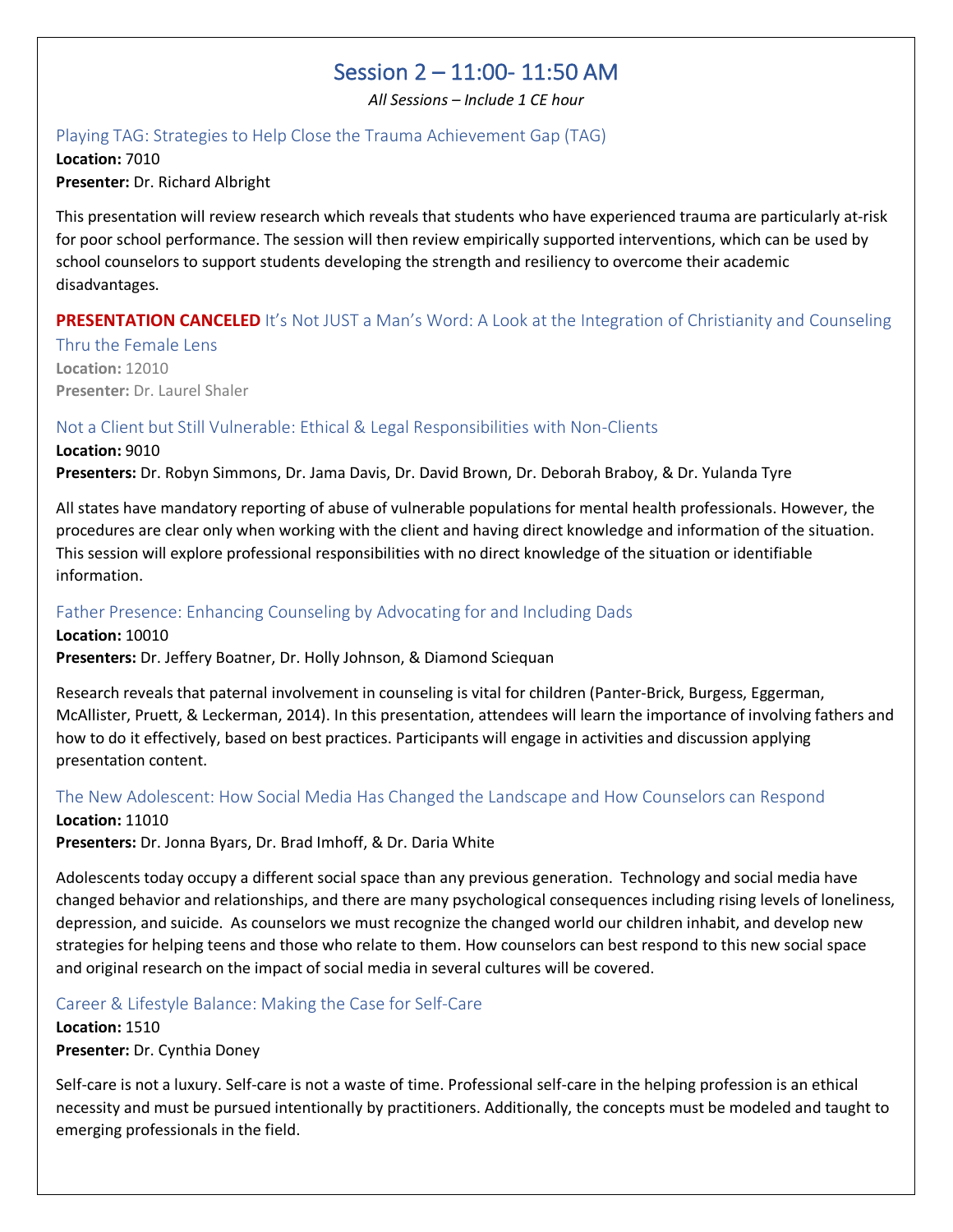## Lunch & Poster Sessions - 12:00-1:30 PM

### Location: Montview Alumni Ballroom

| Location | Presenter                                                          | <b>Poster Name</b>                                                                                                                      |  |  |
|----------|--------------------------------------------------------------------|-----------------------------------------------------------------------------------------------------------------------------------------|--|--|
| 1        | Anne Glaeser Hubach                                                | Investigating the Lived Experiences of Parent-Caregivers of Children<br>with Severe and Profound Intellectual and Multiple Disabilities |  |  |
| 2        | Christina Body, Dr. Sarah<br>Kitchens, & Dr. Lacey<br><b>Ricks</b> | Finding Balance in an Age of Constant Connection: Exploring the<br>Impact and Solutions of Technology and Social Media Use              |  |  |
| 3        | Lauren Mahan                                                       | A Qualitative Investigation into Behavioral Health Providers<br>Attitudes Toward Interprofessional Collaboration                        |  |  |
| 4        | Dr. Cassandra Ferreira                                             | Military Family Overseas Relocation and Resilience Factor                                                                               |  |  |
| 5        | Tamatha M. Borkcom,<br>Kimberly Harris, & Dr.<br>Nivischi Edwards  | Acknowledgment and Treatment of Racial Microaggressions in the<br><b>Therapeutic Environment</b>                                        |  |  |
| 6        | Sharon Lewis, Dr. Nivischi<br>Edwards, & Dr. Joy<br>Mwendwa        | Parallel process: Experiences of first semester practicum and<br>doctoral students in the supervision relationship                      |  |  |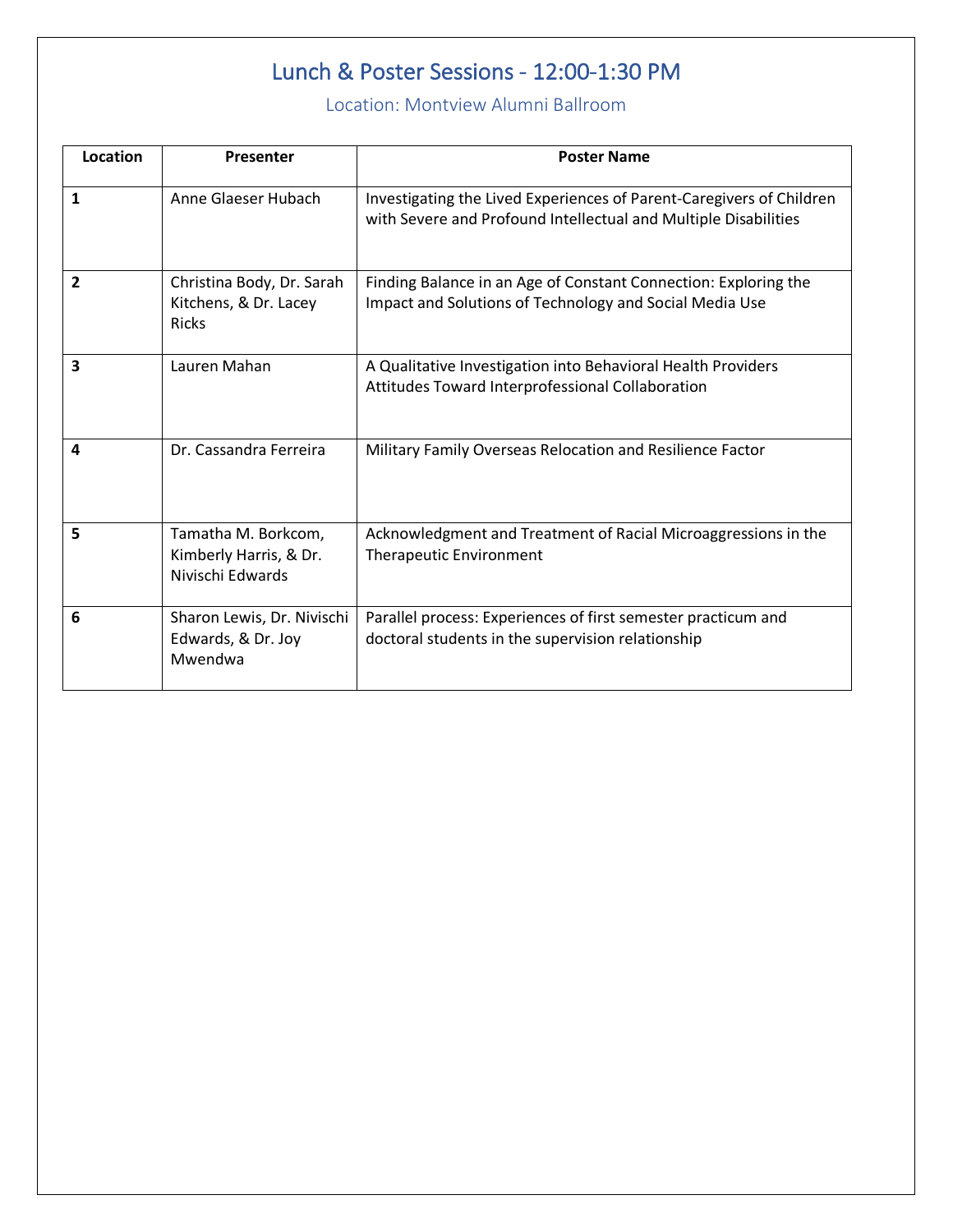## Session 3 – 1:30- 2:20 PM

*All Sessions – Include 1 CE hour*

#### Creative Techniques and Strategies for School Counselors Working with Low-Income Students

**Location:** 7010

**Presenters:** Dr. Sarah Kitchens, Dr. Lacey Ricks, & Dr. Teshaunda Hannor-Walker

This presentation focuses on the impact of poverty on student achievement and creative techniques and strategies school counselors can take to help student's living in poverty to overcome barriers.

#### Integrating Stress Management, Wellness, and Spirituality in Therapy

**Location:** 9010 **Presenters:** Dr. Holly Johnson & Dr. Jeffery Boatner

Integrative psychotherapy considers the unique needs of the client including preferences, motivation, physical ability, personal characteristics, and spiritual beliefs. This session will impart knowledge and provide insights for managing stress, promoting healthy living, and practicing spirituality in a way that best fits the individual's personal worldview.

#### PRESENTATION CANCELED The Older Adult Student Perspective: Experiences from Two Recent Liberty Master's-

Level Graduates **Location:** 10010 **Presenters:** Dr. Michael Rose

#### Using DeBono's Six Hats in University Internship Supervision – Online

**Location:** 11010 **Presenters:** Dr. Jacqueline Wirth & Dr. Summer Kuba

DeBono's Six Thinking Hats problem-solving technique was used in several online internship courses in order to facilitate case presentations by counselor trainees. The process and results of this method will be presented along with student testimony of their use of Six Hats during group supervision. Counselor educators will be introduced to this technique and will practice its implementation in order to support counselor interns as they think through each facet of case conceptualization.

#### Eliciting Rich Qualitative Data: Using the Conceptual Mapping Task as a Dynamic Qualitative Research Tool

**Location:** 12010 **Presenter:** Dr. John King

The Conceptual Mapping Task (CMT) is a tool with a built-in member-checking feature that generates rich qualitative data in counseling research. In this session, the presenters will provide a live demonstration of the CMT in qualitative research and show how it can be used in clinical counseling and supervision.

#### Ethical and Legal Considerations in Addiction Counseling

**Location:** 1510

**Presenter:** Dr. Karin Dumont

Ethical and legal issues of addiction counseling will be examined: lack of communication and continuity between research and clinical practice, lack of agreement over necessary professional credentials, questionable propensity of group work, special issues of confidentiality and privileged communication, boundary issues of professional practice, unusual circumstances of informed consent.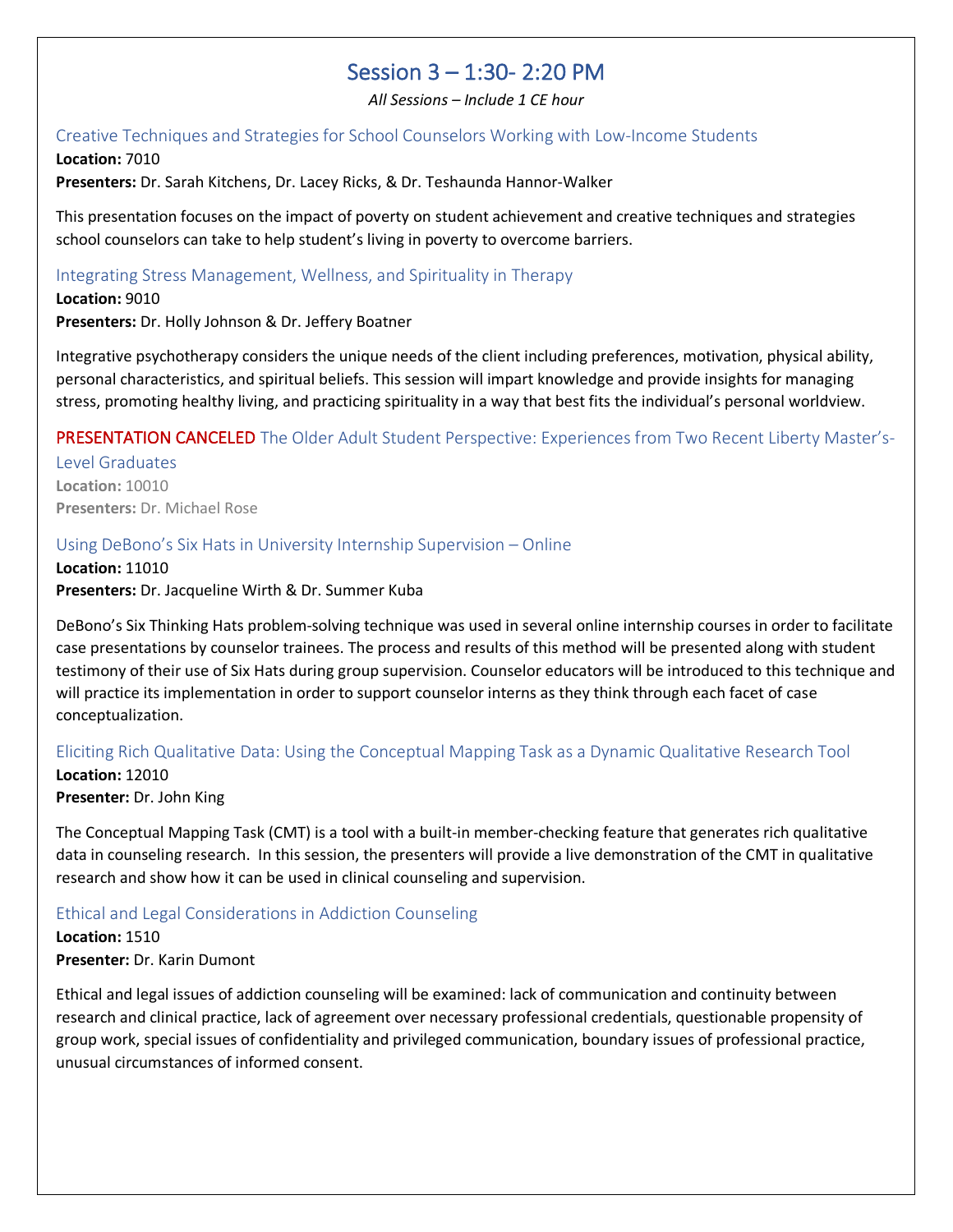## Session 4 – 2:30- 3:20 PM

*All Sessions – Include 1 CE hour*

#### Responding to the Mental Health crisis in Schools: Implications for Counselor Education Programs **Location:** 7010

**Presenters:** Dr. Jose Maldonado & Dr. Vasti Holstun

The significant rise in mental health issues among students is alarming and challenges school counselors' preparation and professional identity. This mental health crisis in schools establishes the need for counselor education programs to revamp curriculum training methods, teaching pedagogy, and dual field experiences for counseling students.

#### Intersection of Post-Traumatic Growth and Forgiveness: A Catalyst for Healing

**Location:** 9010

**Presenters:** Dr. Jama Davis, Dr. Robyn Simmons, & Dr. Kristy Ford

This presentation will connect the experience of post traumatic growth with the empirical support of forgiveness as an intervention with survivors of trauma. Research specific to the link between Post-Traumatic Growth and Forgiveness will be examined with the formulation of a tool-kit appropriate to this therapy.

#### Exploring the Myths and Actualities of the Sex Trafficking of Vulnerable Populations, Victim Behavioral Risks, and Common Recruitment Tactics

#### **Location:** 10010

**Presenters:** Dr. Cynthia Doney, Dr. Dave Hollis, Vivian France, & Susan Kovoka

Sex trafficking recruitment takes place through manipulation, exploitation, and coercion. Counselors must know who is vulnerable to recruitment, and how targets are selected. It is vital to learn methods of assessment for discerning if victims are being groomed by pimps through boyfriending or other techniques, and why she allows it.

#### Forward Thinking: Creative Anagogical Strategies in Counselor Education

**Location:** 11010 **Presenters:** Dr. Anita Knight Kuhnley & Dr. Justin Silvey

This roundtable is designed for the exchange of ideas between educators who seek to utilize innovative and experimental strategies i.e. flipping the classroom, incentivizing participation with behaviorism, and incorporating social media and other technologies to stimulate a community of inquiry within the residential and online counselor ed learning space.

#### Enhancing Counselor Site Supervisor Self-Efficacy by utilizing Modular Participation

**Location:** 12010 **Presenter:** Dr. Steve Johnson

This program will focus on a curriculum designed to be used by counselor educators to enhance site supervisor sense of self-efficacy, competence, and effectiveness in the role as site supervisors. This program will achieve program learning outcomes by facilitating the transfer of knowledge to skill development through programmatic support of site supervisor's professional development.

#### Infusing Social Advocacy Training into Counselor Education Programs: Challenges and Best Practices **Location:** 1510

**Presenter:** Dr. Jerry Vuncannon

Counselor educators are tasked with training future counselors with social justice advocacy competencies; however, it has been unclear what this advocacy role entailed or how to put advocacy concepts into practice. This roundtable discussion will focus on social justice advocacy competencies and its infusion into counselor education curriculum.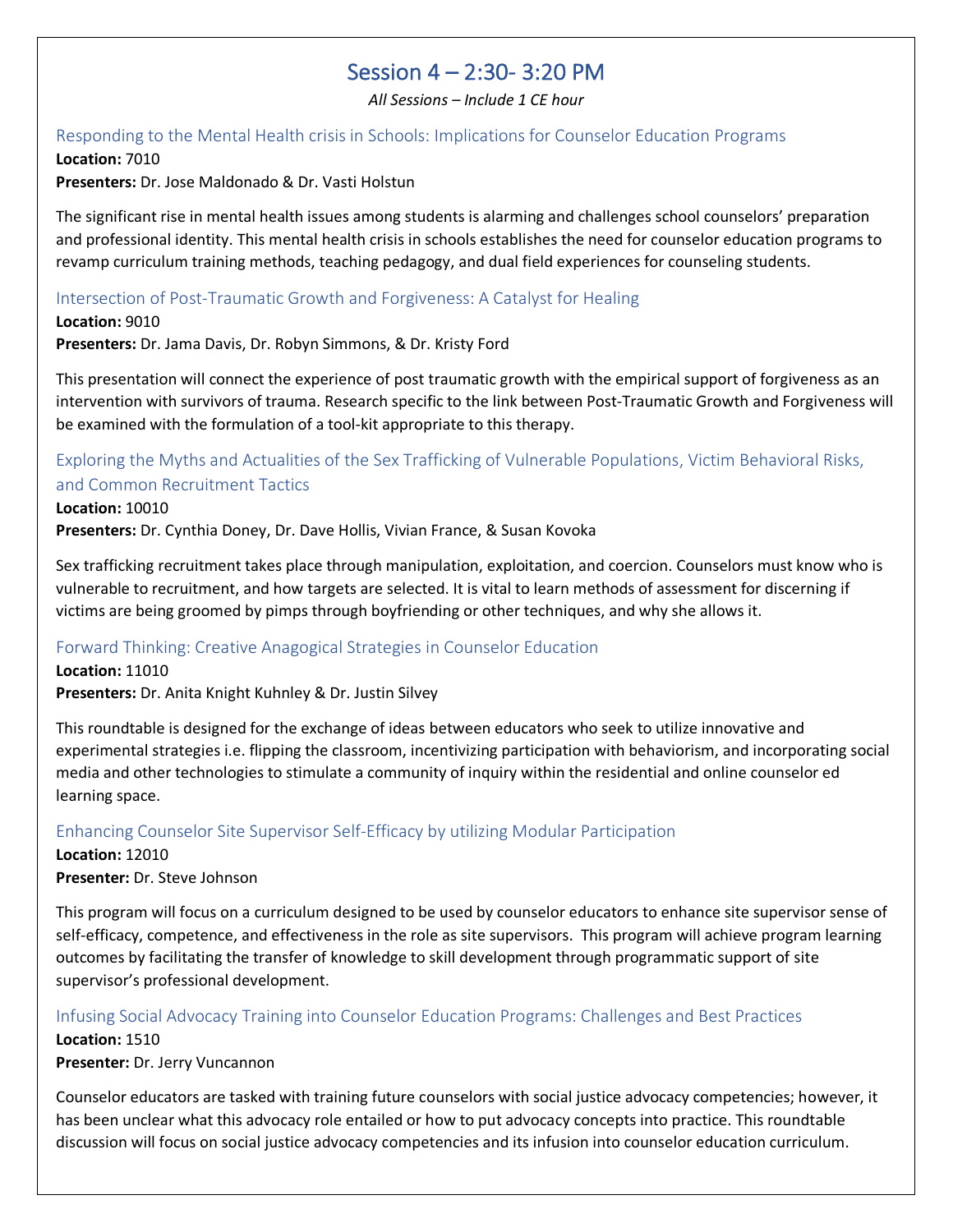## Session 5 – 3:30- 4:20 PM

*All Sessions – Include 1 CE hour*

#### Working with Diverse Populations: Considerations for Special Needs Populations

**Location:** 7010 **Presenters:** Dr. Lacey Ricks, Dr. Sarah Kitchens, & Dr. Teshaunda Hannor-Walker

School counselors should help all students realize their potential and meet or exceed academic standards while considering all aspect of their disability and other special needs (ASCA, 2016). This presentation will review challenges faced by students with disabilities within schools and will provide resources for working with special needs students.

#### Betrayal Trauma: Hope and Healing from Intimate Wounds

**Location:** 9010

**Presenters:** Dr. Patti Hinkley & Denise Hughes

Sexual betrayal is one of the most intimate types of betrayal a woman can experience. The recurring exposure of a partner's sexual infidelities can cause a woman to suffer from trauma symptoms. This presentation will provide factors that predict the level of trauma, as well as explore evidence-based treatment options that facilitate healing.

#### Bridging the Racial Divide with a Viable Demonstration

#### **Location:** 10010

**Presenters:** Dr. Melvin Pride & Dr. Mark Myers

Using the Relational Cultural Theory, this presentation will explore the significance of intentional vulnerability, openness and communication on challenging long held cultural beliefs. The presentation consists of two men; one black, one white, exploring each other's diverse cultural experiences posing a series of racially sensitive questions of each other.

#### Online Supervision Experiences of Graduate Counselors-in-Training

**Location:** 11010 **Presenter:** Dr. Sonya Cheyne

CITs from Liberty University's online graduate counseling programs will share personal experiences of integrating graduate training into practice with clients. Through the process of fulfilling individual purpose in life during the initial stages of counseling, these CITs will share their unexpected self-discoveries of a meaningfulness while facilitating healing in others.

#### Encouraging a better practicum/internship experience by developing and implementing learning modules **Location:** 12010

**Presenters:** Dr. Stacey Lilley, Dr. Steve Johnson, Dr. Mary Deacon, & Dr. Patricia Kimball

The use of developmentally-based series of learning modules in practicum and internship courses will be discussed. These modules are designed to reinforce key knowledge and skills acquired in the program; allowing courses to incorporate their core and specialty area objectives more systematically into their clinical experiences and evaluate their program.

#### Grief Counseling from a Multicultural Perspective

**Location:** 1510 **Presenter:** Dr. Deborah Braboy

Clinicians need to understand death and grief through a multicultural lens. The focus of this workshop will be on helping counselors understand societal and cultural implications that can be obstacles in grief work and to understand issues that can complicate grief as it relates to their ethnicity, race, and/or culture.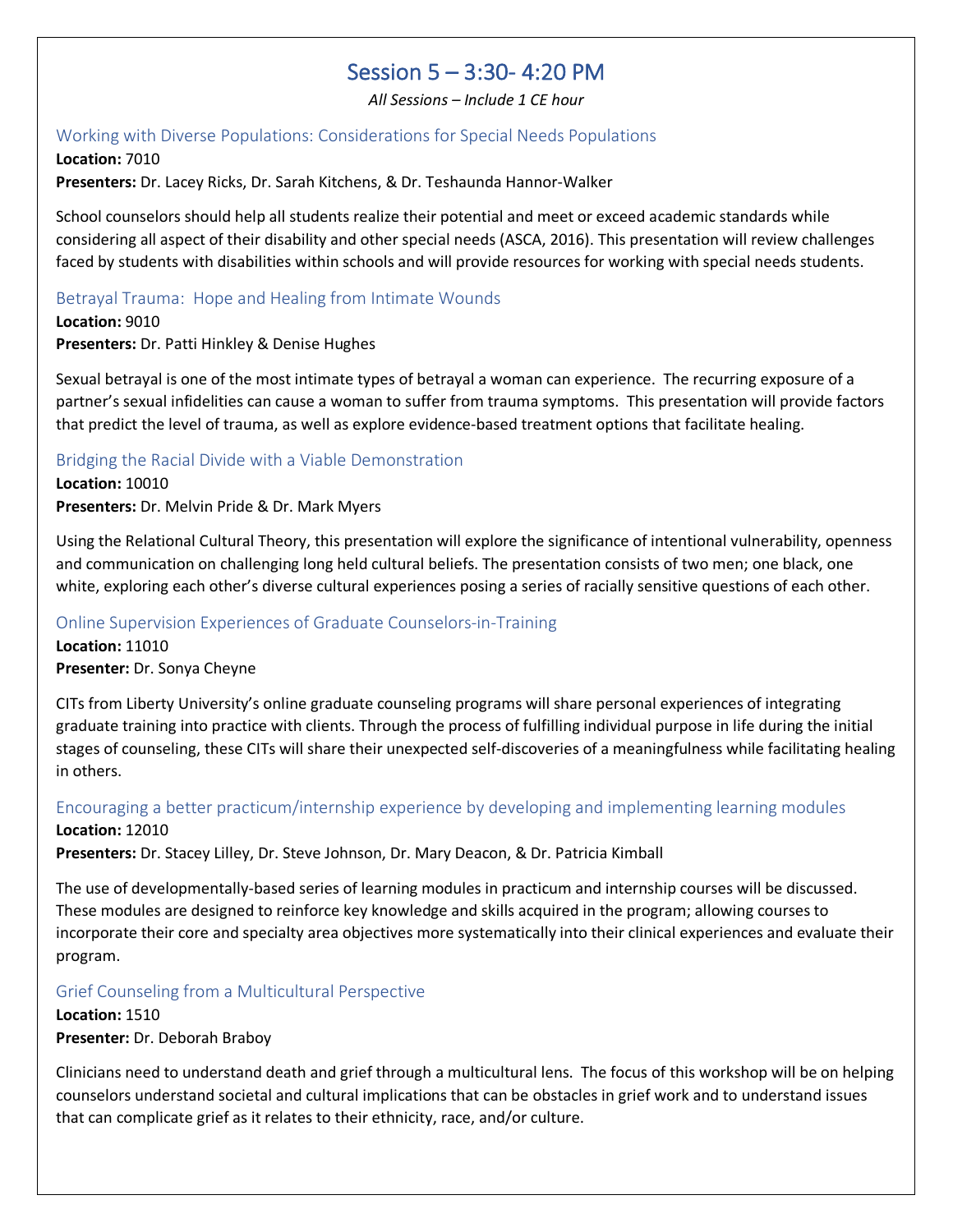| <b>Summary Schedule</b>                                           |                                                                                                                                                                                                                                    |                                                                                                                                                                                                                           |                                                                                                                                                                               |                                                                                                                                                                                                     |                                                                                                                                                                       |                                                                                                                     |  |  |
|-------------------------------------------------------------------|------------------------------------------------------------------------------------------------------------------------------------------------------------------------------------------------------------------------------------|---------------------------------------------------------------------------------------------------------------------------------------------------------------------------------------------------------------------------|-------------------------------------------------------------------------------------------------------------------------------------------------------------------------------|-----------------------------------------------------------------------------------------------------------------------------------------------------------------------------------------------------|-----------------------------------------------------------------------------------------------------------------------------------------------------------------------|---------------------------------------------------------------------------------------------------------------------|--|--|
|                                                                   |                                                                                                                                                                                                                                    |                                                                                                                                                                                                                           |                                                                                                                                                                               | Keynote Presentation<br>8:30-9:30 AM<br>Montview Alumni Ballroom                                                                                                                                    |                                                                                                                                                                       |                                                                                                                     |  |  |
|                                                                   | School<br>Counseling<br>Location for all:<br>7010                                                                                                                                                                                  | Clinical<br>Counseling<br>Location for all:<br>9010                                                                                                                                                                       | Special<br>Populations/<br>Advocacy<br>Location for all:<br>10010                                                                                                             | Digital/<br>Telemental<br>Location for all:<br>11010                                                                                                                                                | Supervision<br>Location for all:<br>12010                                                                                                                             | <b>Round Table</b><br>Location for all:<br>1510                                                                     |  |  |
| 10:00a                                                            | <b>Building Hope in</b><br><b>Students Affected</b><br>by Adverse<br>Childhood<br><b>Experiences</b><br>(ACEs)<br>- Dr. Summer<br>Kuba, Dr. Capri<br>Brooks, & Dr.<br><b>Kristy Ford</b>                                           | Perfectionism<br>and the Eating<br>Disorder:<br>Harnessing One's<br>Desire for High<br>Achievement<br><b>While Quieting</b><br>Their Inner Critic<br>- Dr. Andrea<br>Barbian-<br>Shimberg                                 | Social Justice and<br>Advor-<br>PRESENTATION<br>CANCELED<br>S <sub>zo</sub> und Chance or<br>Not?<br>- Dr. Lee<br>Underwood                                                   | <b>Digital</b><br>harassment:<br>Online threats to<br>counselor,<br>educator, client,<br>and student well-<br>being<br>- Dr. David Brown<br>& Dr. David Jones                                       | A Phoenix Rising out<br>of the Ashes: Using<br><b>Expressive Arts in</b><br>Counseling<br>Supervision - Dr.<br>Christina Villarreal-<br>Davis & Hughar<br>Hartzenberg | Re-evaluating<br>Learning Styles:<br>Practical<br>Implications for<br><b>School Counselors</b><br>Dr. Vasti Holstun |  |  |
| 11:00a                                                            | <b>Playing TAG:</b><br><b>Strategies to Help</b><br><b>Close the Trauma</b><br><b>Achievement Gap</b><br>(TAG)<br>- Dr. Richard<br>Albright                                                                                        | Not a Client but<br>Still Vulnerable:<br>Ethical & Legal<br>Responsibilities<br>with Non-Clients<br>- Dr. Robyn<br>Simmons, Dr.<br>Jama Davis, Dr.<br>David Brown, Dr.<br>Deborah Braboy,<br>& Dr. Yulanda<br><b>Tyre</b> | <b>Father Presence:</b><br>Enhancing<br>Counseling by<br>Advocating for and<br><b>Including Dads</b><br>- Dr. Jeffery<br>Boatner, Dr. Holly<br>Johnson, &<br>Diamond Sciequan | <b>The New</b><br><b>Adolescent: How</b><br>Social Media Has<br>Changed the<br>Landscape and<br><b>How Counselors</b><br>can Respond<br>- Dr. Jonna Byars,<br>Dr. Brad Imhoff, &<br>Dr. Daria White | It's Not JUST A<br>Man's World.<br>PRESENTATION<br>Lov <sup>k</sup><br>CANCELED<br>cy and<br>C.<br><b>Counseling Thru</b><br>the Female Lens<br>- Dr. Laurel Shaler   | Career & Lifestyle<br><b>Balance: Making</b><br>the Case for Self-<br>Care - Dr. Cynthia<br>Doney                   |  |  |
| Lunch & Poster Sessions<br>12:00-1:30<br>Montview Alumni Ballroom |                                                                                                                                                                                                                                    |                                                                                                                                                                                                                           |                                                                                                                                                                               |                                                                                                                                                                                                     |                                                                                                                                                                       |                                                                                                                     |  |  |
| 1:30p                                                             | Creative<br><b>Techniques and</b><br><b>Strategies for</b><br><b>School Counselors</b><br><b>Working with</b><br>Low-Income<br><b>Students</b><br>- Dr. Sarah<br>Kitchens, Dr.<br>Lacey Ricks, & Dr.<br>Teshaunda<br>Hannor-Walker | Integrating<br><b>Stress</b><br>Management,<br>Wellness, and<br>Spirituality in<br>Therapy<br>- Dr. Holly<br>Johnson & Dr.<br>Jeffery Boatner                                                                             | The Older Adult<br>Student<br>Perspecti<br>PRESENTATION<br>CANCELED<br>y Master's-<br>г<br>Level Graduates<br>- Michael Rose                                                  | Using DeBono's<br>Six Hats in<br>University<br>Internship<br>Supervision -<br>Online<br>Dr. Jacqueline<br>Wirth & Dr.<br>Summer Kuba                                                                | <b>Eliciting Rich</b><br><b>Qualitative Data:</b><br>Using the<br><b>Conceptual Mapping</b><br>Task as a Dynamic<br><b>Qualitative Research</b><br>Tool-Dr. John King | <b>Ethical and Legal</b><br>Considerations in<br>Addiction<br>Counseling<br>- Dr. Karin Dumont                      |  |  |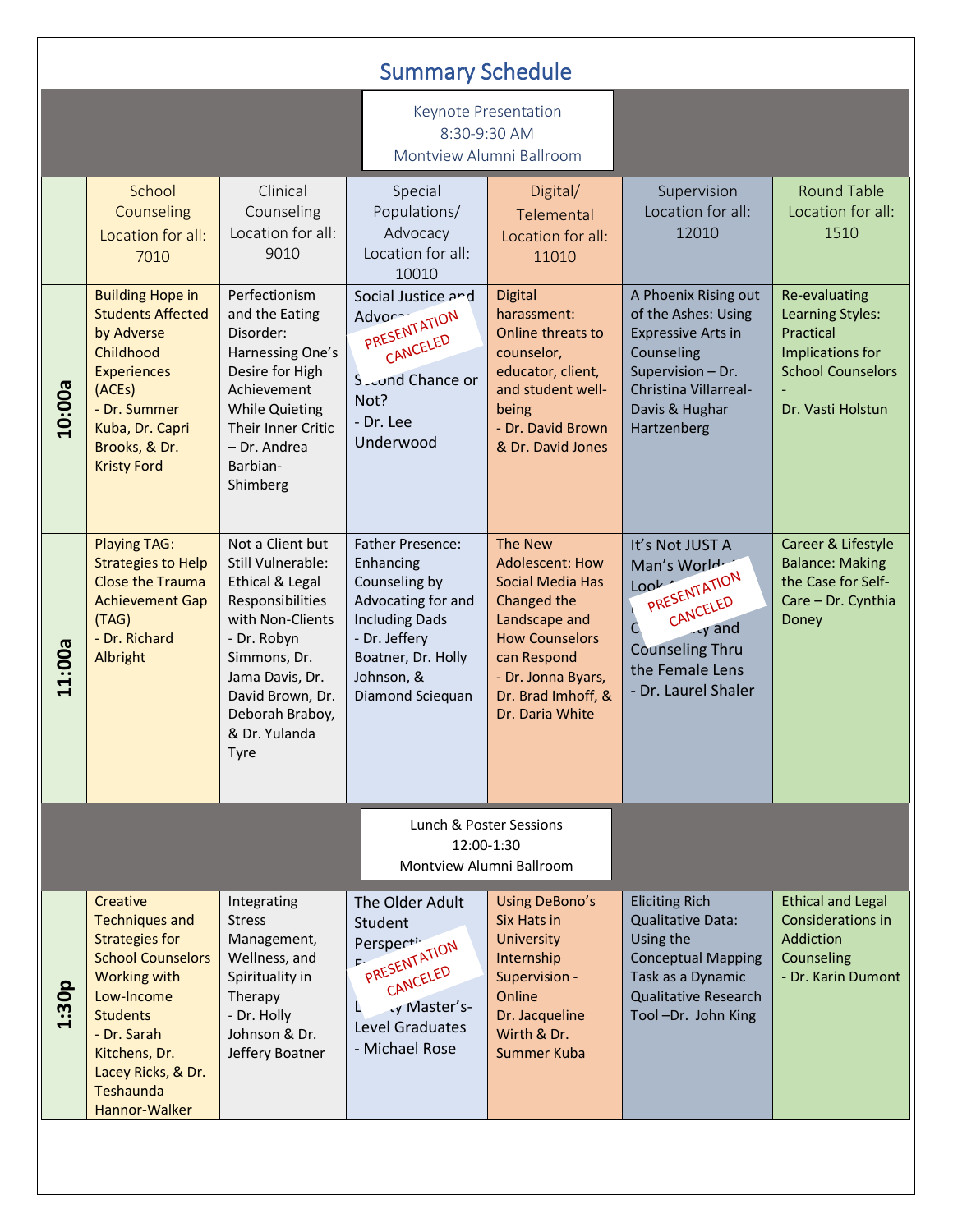|                     | Responding to the         | Intersection of   | Exploring the        | <b>Forward Thinking:</b> | <b>Enhancing Counselor</b> | <b>Infusing Social</b>   |
|---------------------|---------------------------|-------------------|----------------------|--------------------------|----------------------------|--------------------------|
|                     | <b>Mental Health</b>      | Post-Traumatic    | Myths and            | Creative                 | Site Supervisor Self-      | <b>Advocacy Training</b> |
|                     | crisis in Schools:        | Growth and        | Actualities of the   | Andragogical             | Efficacy by utilizing      | into Counselor           |
|                     | Implications for          | Forgiveness: A    | Sex Trafficking of   | Strategies in            | Modular                    | Education                |
|                     | Counselor                 | Catalyst for      | Vulnerable           | Counselor                | Participation              | Programs:                |
|                     | <b>Education</b>          | Healing $-$ Dr.   | Populations, Victim  | Education -Dr.           | - Dr. Steve Johnson        | Challenges and           |
|                     | Programs-Dr.              | Jama Davis, Dr.   | Behavioral Risks,    | Anita Knight             |                            | <b>Best Practices</b>    |
| 30p                 | Jose Maldonado            | Robyn Simmons,    | and Common           | Kuhnley & Dr.            |                            | - Dr. Jerry              |
| $\ddot{\mathbf{c}}$ | & Dr. Vasti               | & Dr. Kristy Ford | Recruitment          | <b>Justin Silvey</b>     |                            | Vuncannon                |
|                     | <b>Holstun</b>            |                   | Tactics.             |                          |                            |                          |
|                     |                           |                   | - Dr. Cynthia        |                          |                            |                          |
|                     |                           |                   | Doney, Dr. Dave      |                          |                            |                          |
|                     |                           |                   | Hollis, Vivian       |                          |                            |                          |
|                     |                           |                   | France, & Susan      |                          |                            |                          |
|                     |                           |                   | Kovoka               |                          |                            |                          |
|                     | <b>Working with</b>       | Betrayal Trauma:  | Bridging the Racial  | Online                   | Encouraging a better       | <b>Grief Counseling</b>  |
|                     | <b>Diverse</b>            | Hope and          | Divide with a        | Supervision              | practicum/internship       | from a                   |
|                     | <b>Populations:</b>       | Healing from      | Viable               | <b>Experiences of</b>    | experience by              | Multicultural            |
|                     | <b>Considerations for</b> | Intimate          | <b>Demonstration</b> | Graduate                 | developing and             | Perspective - Dr.        |
|                     | <b>Special Needs</b>      | Wounds-Dr.        | - Dr. Melvin Pride & | Counselors-in-           | implementing               | Deborah Braboy           |
|                     |                           | Patti Hinkley &   |                      |                          |                            |                          |
|                     | <b>Populations</b>        |                   | Dr. Mark Myers       | <b>Training</b>          | learning modules           |                          |
| :30p                | - Dr. Lacey Ricks,        | Denise Hughes     |                      | - Dr. Sonya              | - Dr. Stacey Lilley, Dr.   |                          |
| $\boldsymbol{m}$    | Dr. Sarah                 |                   |                      | Cheyne                   | Steve Johnson, Dr.         |                          |
|                     | Kitchens, & Dr.           |                   |                      |                          | Mary Deacon, & Dr.         |                          |
|                     | Teshaunda                 |                   |                      |                          | Patricia Kimball           |                          |
|                     | Hannor-Walker             |                   |                      |                          |                            |                          |
|                     |                           |                   |                      |                          |                            |                          |
|                     |                           |                   |                      |                          |                            |                          |
|                     |                           |                   |                      |                          |                            |                          |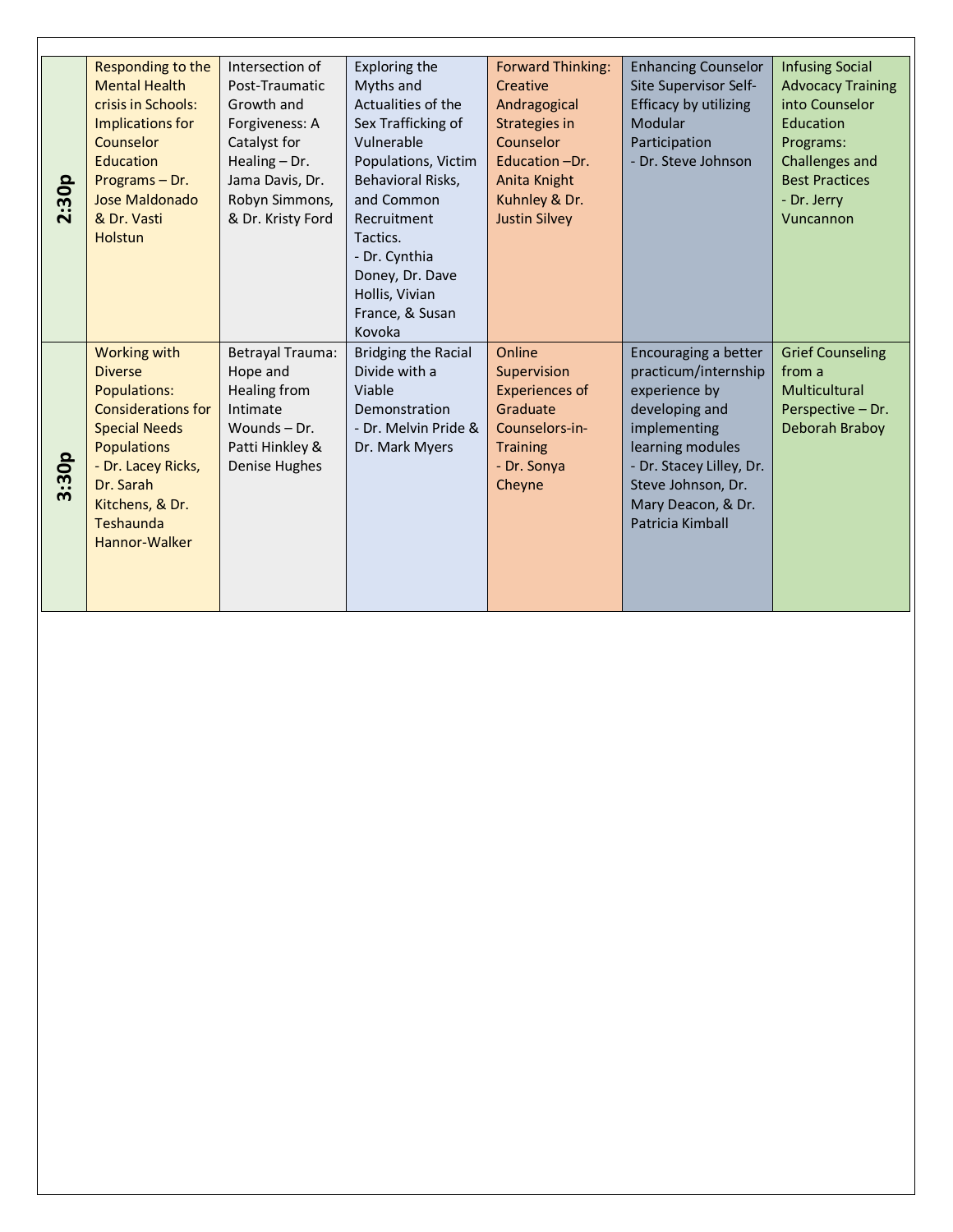## Welcome and Keynote Presenter Biographies

#### Welcome Address

#### Dr. Brandi Chamberlin

Brandi Chamberlin has worked in many clinical settings including intensive inhome therapy, drug and alcohol rehabilitation, the geriatric psychiatric unit, the adult psychiatric unit as well as group and family work with individuals and families dealing with substance abuse issues. Her primary research interests are in online education, wellness, cultural humility, and other multicultural considerations. She is an active member of the counseling community serving as the President-Elect of the Lynchburg Area Counselor's Association, and the membership chair for the Virginia Association of Counselor Education and Supervision. Additionally, Dr. Chamberlin is the founder and director of the Central Virginia Counselor Development Symposium.



#### Keynote Presenter

#### Dr. Savitri Dixon-Saxon

Dr. Savitri Dixon-Saxon is a Vice Provost at Walden University. With a 27 year career in higher education, Savitri Dixon-Saxon has been an administrator at Walden since 2005. She started her career at Walden as the program director for the M.S. in Mental Health Counseling and most recently served as the dean of the School of Counseling and the Barbara Solomon School of Social Work and Human Services. In her time at Walden, she has provided oversight for the establishment of two schools; the establishment of eleven academic programs; and accreditation for five counseling programs by the Council for the Accreditation of Counseling and Related Educational programs (CACREP), accreditation of the Master of Social Work program and the Bachelor of Social Work program through the Council for Social Work Education (CSWE).



Dr. Dixon-Saxon's primary areas of interest are the psychosocial identity of African American women; intergenerational workplace dynamics; and leadership and mentoring in distance education. As a single and custodial parent herself, Dr. Dixon-Saxon has focused her research on the issues of African-American single mothers, especially those who are in poverty and those who are trying to achieve and maintain middle-class status as single parents. In 2013, Savitri was named a Woman Worth Watching by the Diversity Journal. Since January 2016, Savitri has served as the chair of Walden's Diversity and Inclusion Working Group, creating the model for the inaugural group of diversity and inclusion ambassadors, and in 2019, she initiated Walden's first interdisciplinary social change conference called Real World Solution to Real World Problems aimed at identifying models for interdisciplinary collaborations for some of the world's most urgent crises. A trained counselor educator, Savitri is a licensed professional counselor in North Carolina and national certified counselor. She lives in Raleigh, North Carolina with her talented teenager, Saniyya Saxon.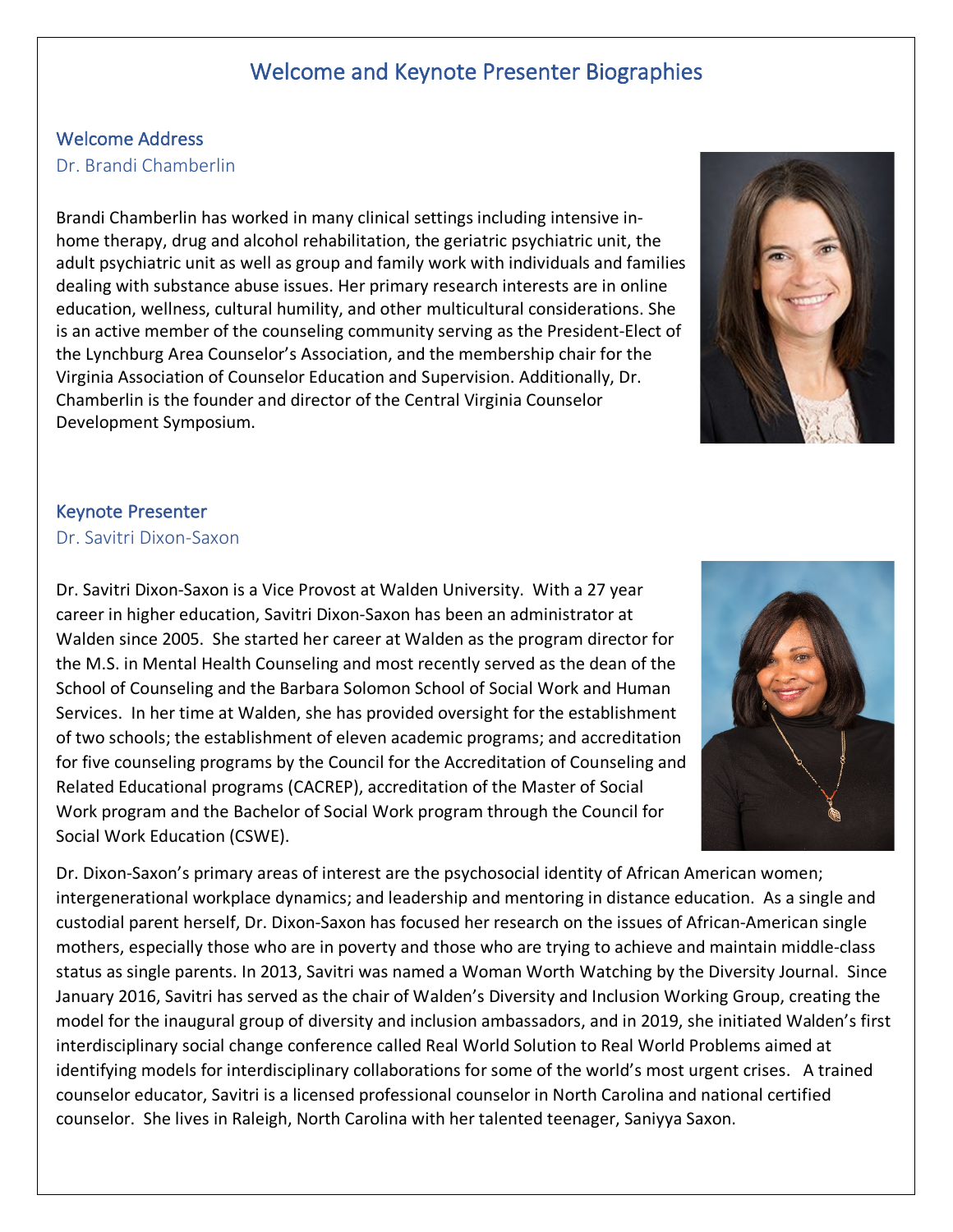## Presenters' Biographies

#### Richard Albright

Dr. Albright worked as an elementary and middle school counselor in Pennsylvania for four years. Dr. Albright's professional experience also includes private practice, working with adjudicated youth in residential treatment, adjunct professor at Penn State University, and served as the Director of the School Counseling Program at Lee University for a number of years. Dr. Albright is a licensed School Counselor (PA), a Nationally Certified Counselor (NCC), and a Nationally Certified School Counselor (NCSC). He is an ASCA Certified Bulling Prevention Specialist, an ASCA Certified Anxiety & Stress Management Specialist, and an ASCA Certified Trauma & Crisis Management Specialist. Dr. Albright has authored several professional publications and presents regularly at state and national conferences.

#### Andrea Barbian-Shimberg

Dr. Andrea Barbian-Shimberg earned her Ph.D. in Counselor Education and Supervision from University of the Cumberlands and her M.A. in Professional Counseling from Liberty University. She is a Licensed Professional Counselor in North Carolina and a National Certified Counselor (NCC). She has over 9 years of experience in the mental health field. Dr. Barbian-Shimberg has over 3 years of experience in the field of eating disorders and has worked in residential, partial hospitalization, and outpatient settings. Dr. Barbian-Shimberg has research interests related to counselor education and supervision, eating disorders, and first responders. Additionally, Dr. Barbian-Shimberg is a member of many professional organizations and associations.

#### Jeff Boatner

Dr. Jeffrey Boatner serves as a core faculty member with the Department of Counselor Education and Family Studies at Liberty University. Dr. Boatner received his Ph.D. in Counselor Education and Supervision from Liberty University. He is a Nationally Certified Counselor, and a Licensed Professional Counselor and licensed Marriage and Family Therapist in the state of Virginia, where he is also registered to provide clinical supervision. He has over 10 years of clinical experience working in a wide range of settings with diverse client populations.

#### Christina Body

Christina Body is a full-time professional school counseling intern at a T-STEM Designated School in Texas. She is currently completing the final two semesters of internship in Liberty University's Masters of Education in School Counseling program and is expected to graduate in December 2019. After graduation, Mrs. Body hopes to work as a fulltime professional school counselor in her district, while pursuing a Ph.D. in Clinical Psychology. Prior to pursuing an M.Ed. in school counseling, Mrs. Body was a general education teacher in North Carolina, where she taught third grade.

#### Tamatha M. Borkcom

Tamatha Borkcom completed her undergraduate degree at the University of Memphis where she majored in Business Administration, concentrating in Personnel Administration. She is employed as a Customer Service-Quality Control Agent in the Human Resources Support Division at Federal Express World Headquarters. She is a graduate student pursuing a Master of Arts degree in Professional Counseling at Liberty University.

#### Deborah Braboy

Dr. Deborah Braboy is an Assistant Professor in the Department of Counselor Education and Family Studies for Liberty University. She has been a Licensed Professional Counselor-Supervisor for over 15 years in both Arkansas and Oklahoma. She has her certification to utilize Distance Counseling with clients in Arkansas. She is also a Nationally Certified Counselor. Her areas of research interest include grief, loss, and trauma and using the Enneagram in supervision with her supervisees.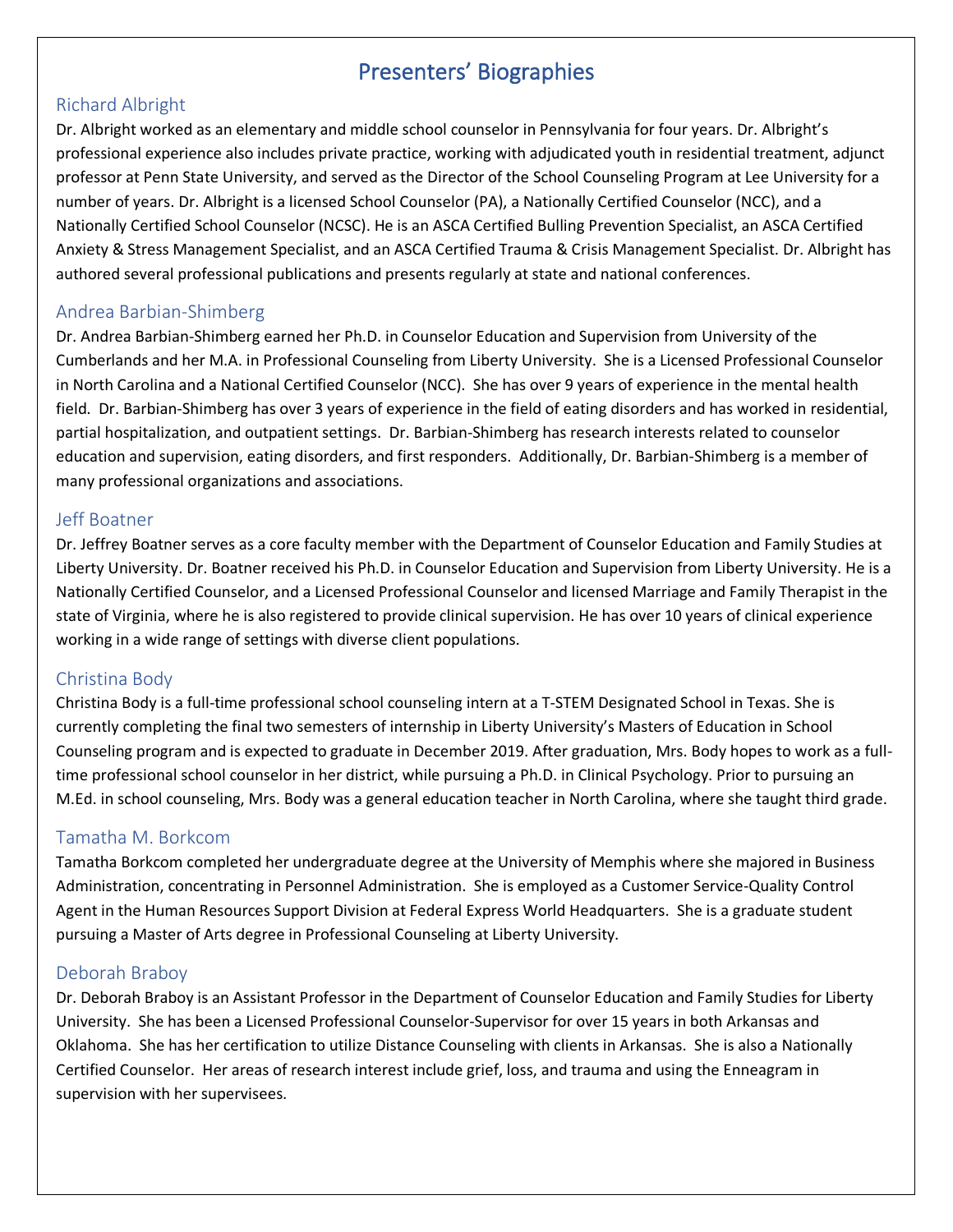#### Capri Brooks

Dr. Capri Brooks began her career as a Counselor Educator in 2014. Prior to that, Brooks spent time working in both clinical counseling and school counseling. Dr. Brooks is a National Certified Counselor and a National Certified School Counselor. She is also a Licensed Professional Counselor-Supervisor and a Licensed School Counselor in Mississippi. Dr. Brooks' research area of interest is the ASCA National Model. She has presented several times on this topic. She volunteers as the school counselor at a local school. Dr. Brooks was previously awarded the honor of being the Counseling Division Student Representative of the American Educational Research Association.

#### David Brown

Dr. David Brown is an Associate Professor and core faculty member in the Department of Counselor Education & Family Studies at Liberty University. Dr. Brown earned his M.A. in Counseling from Cincinnati Christian University and Ph.D. in Counselor Education & Supervision from Auburn University. Dr. Brown is a National Certified Counselor and is licensed in Ohio as a Licensed Professional Clinical Counselor-Supervisor and as a Licensed Chemical Dependency Counselor. Dr. Brown is professionally active in several regional and national counseling organizations, and he has served on the Board of Directors for the Greater Cincinnati Counseling Association since 2009.

#### Jonna Byars

Dr. Byars is an Assistant Professor in the Department of Counselor Education and Family Studies at Liberty University. She is a Licensed Professional Counselor and Board Certified Counselor with over 15 years' experience teaching counseling classes and clinical work. She specializes in addictive disorders, and adolescent and women's issues. She has spoken on addiction and women's issues in a wide variety of contexts including civic, religious and academic settings. She has conducted research on women's issues and addictive disorders.

#### Sonya Cheyne

Dr. Sonya Cheyne is an Assistant Professor in the Center for Counseling and Family Studies at Liberty University and has a private counseling practice in West Texas. She provides trainings and workshops, presents nationally and internationally, develops curricula, and is a national and international presenter. Her professional credentials include Licensed Professional Counselor and Licensed Professional Counselor Supervisor in Texas, National Certified Counselor, Certified Parent Trainer, Animal-Assisted Therapist, and Diplomate Clinician in Viktor Frankl's Logotherapy. Specializations have included children, adolescent, and family counseling, child abuse and foster care, adoption and attachment, at-risk and offender populations, crisis intervention and debriefing, substance abuse and addictions, the search for meaning and purpose, and serving as an expert witness in the courts.

#### Jama Davis

Dr. Davis is a Licensed Mental Health Counselor in Indiana and Licensed Professional Counselor in North Carolina with over 30 years of clinical and educational experience. She is also a National Certified Counselor and Board Certified Professional Christian Counselor along with being a member of the American Counseling Association, Indiana Counseling Association and American Association of Christian Counselors. Since 1988, Dr. Davis has presented at conferences, seminars, and retreats. Clinical work for Dr. Davis has focused extensively on trauma, eating disorders, mood and anxiety disorders, women's issues and leadership transitions. She has counseled and taught internationally, most recently working with women leaders in Rwanda. Her research interests include loneliness and leadership, trauma and resilience, and women's issues.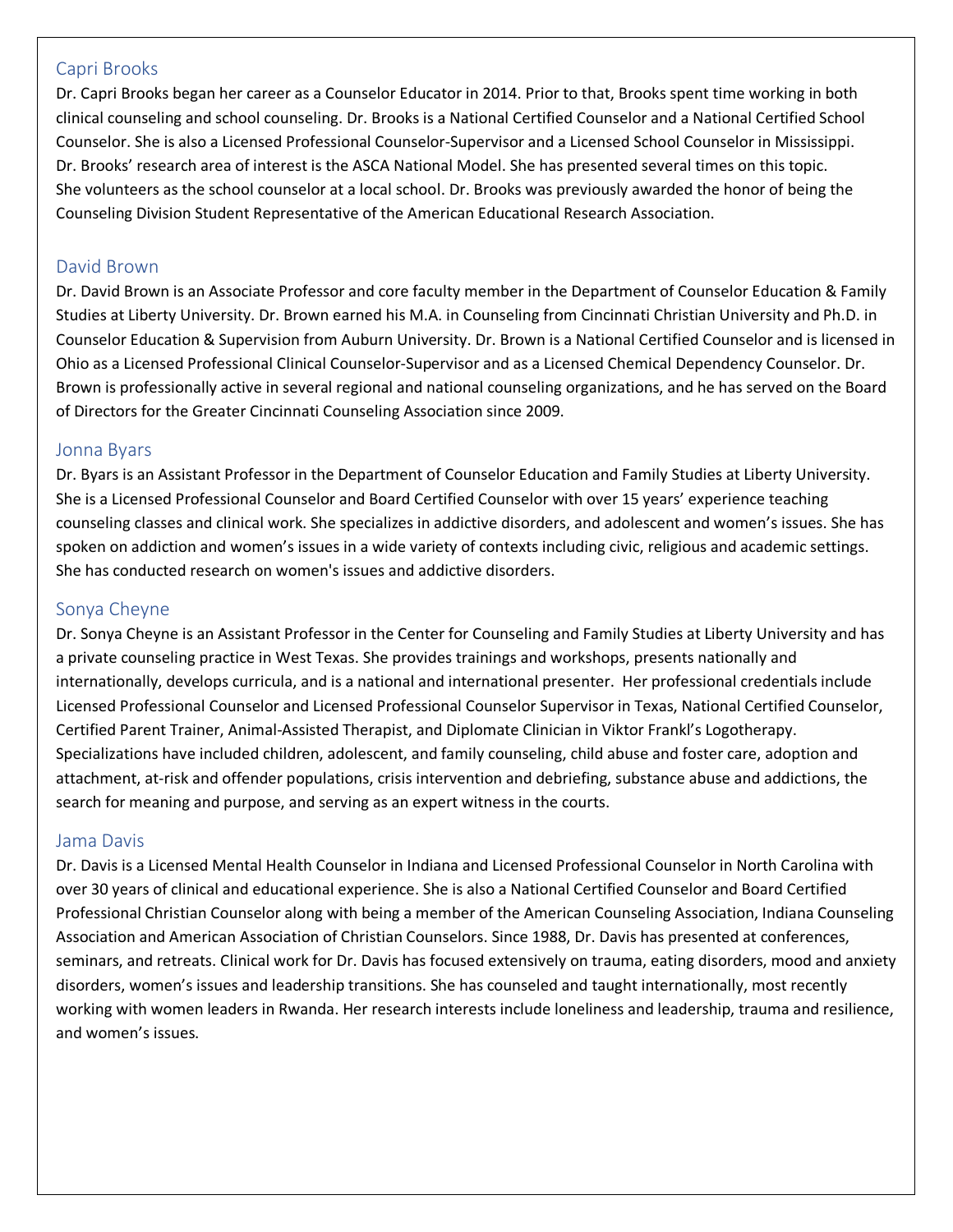#### Mary Deacon

Dr. Deacon has specialized in counseling research and career counseling. Dr. Deacon was also part of a research team focusing on middle and high school career development and presented research findings at national conferences. Her teaching and research interests include the areas of girls' and women's career development, gender equity, and multicultural competency.

#### Cynthia Doney

Dr. Doney has over ten years of experience in the areas of mental health counseling, counselor education, and intern licensure mentorship. She has specialized in marriage and family therapy, and also maintains specific focus in the areas of career counseling as well as attachment therapies. Dr. Doney is presently preparing to publish her work on parental adoption experiences with older children. In addition to the previously mentioned, her teaching and research interests also include studies in ethics, military adjustment challenges, and creative therapies.

#### Karin Dumont

Dr. Dumont has specialized in addiction counseling and clinical community mental health counseling. She has taught in the Graduate Counseling Program at Liberty University for 10 years. Dr. Dumont has played an instrumental part in the development of the Masters of Arts in Addiction Counseling program. Her teaching interests include clinical mental health issues, group therapy, and addiction. Her research interests lie in the area of addiction and relationships and the role of attachment in development. Dr. Dumont has her PhD in Counseling.

#### Nivischi Edwards

Dr. Nivischi loves the opportunity to integrate faith and counseling while teaching at Liberty University. Traveling is her favorite hobby; she has traveled to four of the seven continents. She is a Military and Family Life Counselor (MFLC) with the Department of Defense. As a MFLC, she provides counseling services to personnel and their families in all branches of the military. She earned her Ph.D. in Counselor Education from the University of Central Florida, her MA in Community Counseling from Andrews University and her BA in Psychology from Syracuse University. She is a Licensed Mental Health Counselor, Licensed Professional Counselor, National Certified Counselor, and Distance Credentialed Counselor.

#### Cassandra Ferreira

Dr. Cassandra Ferreira earned her Ph.D. in Counselor Education and Supervision and M.A. in Community Counseling from Regent University. Dr. Ferreira is active in the mental health field. She has experience working with couples, adults, and children. She has a special interest in using inner healing approaches when working with adults in therapy. Dr. Ferreira has presented at numerous venues focusing on identifying childhood needs in the classroom, strategies for meeting special needs students, and military family trends. Currently, Dr. Ferreira is researching the therapeutic needs of military families.

#### Kristy Ford

Dr. Kristy Ford is an assistant professor in Liberty University's Department of Counselor Education and Family Studies, as well as a licensed mental health counselor in the state of Florida. Her research focuses on the therapeutic impact of mindfulness techniques on religious coping and secure attachment and on multicultural issues related to the application of religiously accommodative treatments in counseling practice. Her clinical experience includes private practice, managed care, and community based care. Dr. Ford has her PhD in Counselor Education and Supervision.

#### Vivian France

Vivian France is honored to be a student in the Counselor Education and Supervision (CES) Program at Liberty University (LU) as well as a member of the Chi Sigma Iota (Local LU – Rho ETA Chapter). She has many years of teaching,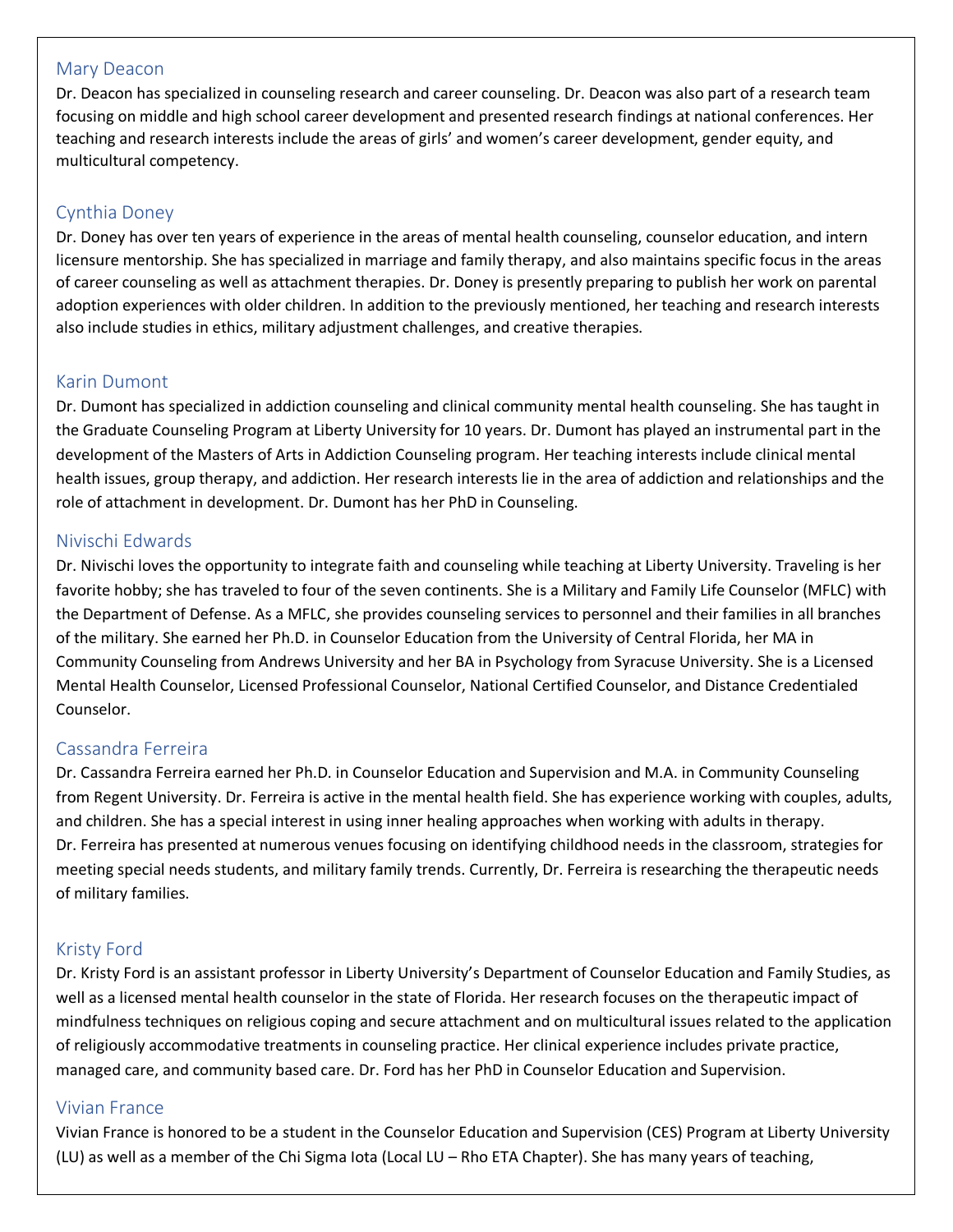counseling, and ministry experience. Currently, she works as a tenured public-school counselor having gained a wealth of knowledge and expertise serving students and parents for more than 26 years. In addition to being a certified school counselor, Vivian has recently become licensed as a professional counselor (LPC) and works part-time in her own private therapeutic office (*Vision of Hope, LLC*), providing services for adolescents and adults. She is passionate about research in the areas of social justice issues, trauma, parenting, attachment, multiculturalism, cultural history, spirituality, wellness, & self-care. In her leisure she enjoys creative playwriting and depicting stories via theatrical performances that combine elements of her passion.

#### Teshaunda Hannor-Walker

Dr. Hannor-Walker is a Georgia Certified Professional Counselor Supervisor, Licensed Professional Counselor, National Board-Certified Counselor, Certified Telemental Health Supervisor, Certified School Counselor, and Certified in Educational Leadership with over 15 years of counseling experience in public education. While in the public school system, Dr. Hannor-Walker was named "Top Ten School Counselors in America" by the American School Counselor Association (ASCA) in 2011. Dr. Hannor-Walker is a Licensed Clinical Therapist and CEO in her Private Practice, co-author of How to Raise a Successful Child with ADD, and provides training to educators and counseling professionals at state and national conferences.

#### Kimberly Harris

Kimberly Harris is a psychology technician with an Embedded Behavioral Health Clinic located on Fort Stewart, Georgia. She has a Bachelor of Arts degree in psychology from Trinity Washington University and a Master of Arts degree in Human Services Counseling with a cognate in Marriage and Family Counseling from Liberty University. Kimberly is also a current graduate student with Liberty University, pursuing a graduate degree in professional counseling.

#### Hughar Hartzenberg

Hughar Hartzenberg is currently finishing his MA degree in Clinical Mental Health Counseling at Liberty University Online and looks forward to becoming a NCC upon graduation as he has successfully passed the NCE. He currently works in a dual diagnosis treatment facility in CO and is part of a multidisciplinary team that depends on effective coaching from leaders in the field to provide quality care, assessment, and treatment. He is South African, lived in Japan for 10 years, and recently moved to the states, giving him a unique appreciation for multicultural factors and how they contribute to interpersonal relationships.

#### Patti Hinkley

Dr. Hinkley is a core professor for the online counselor education program at Liberty University. She has been teaching counseling classes since 1987. She has been actively involved in various administrative roles at Liberty University all 32 years. These roles include the following: Academic Advisor, Director of Practicum and Internships, Department Chair (Psychology-Distance Learning), Faculty Coordinator (DLP), Executive Director of LU's Distance Program, Associate Dean (College of Arts & Sciences) and Department Chair for the online counseling program. Patti is a Licensed Professional Counselor, a Licensed Marriage and Family Therapist, and a Nationally Certified Counselor. She has practiced as a professional counselor for 19 years in a part-time private practice.

#### Dave Hollis

Dr. David Hollis, is a Licensed Professional Counselor in the state of New York, and holds an Ed.D in Counseling Psychology. Additionally, he holds a Master of Religious Education in Counseling as well as a Bachelor of Religious Education in Pastoral Ministries. He has held the position of Assistant Professor for 13 years at Liberty University (both online and residential), in the departments of Counselor Education and Family Studies, and Community Care and Counseling. He has also acted as an Instructional Mentor in the department, overseeing a cohort of Assistant Professors. Finally, he regularly serves as a Clinical Instructor for on-campus Intensives at Liberty University.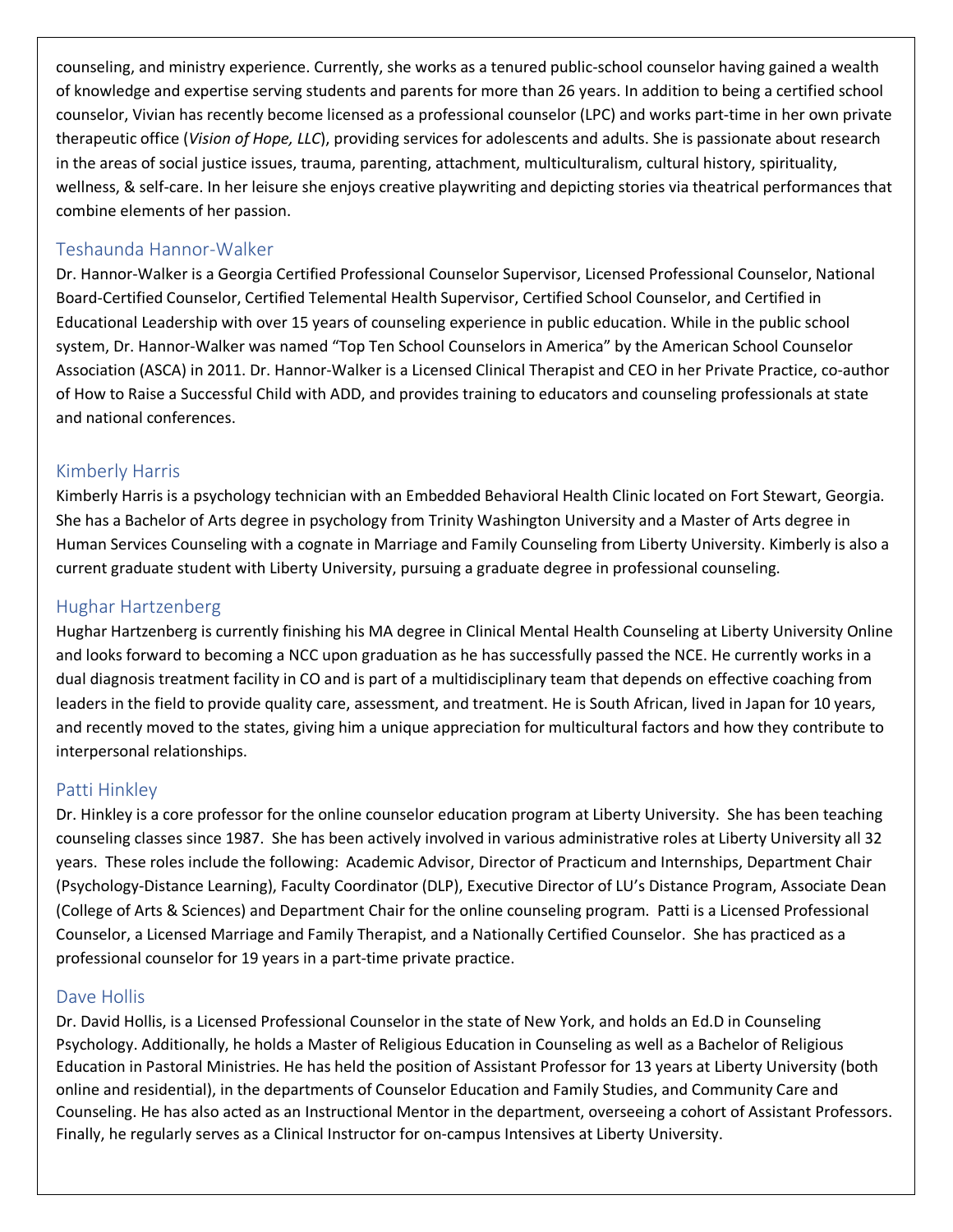#### Vasti Holstun

Prior to becoming a counselor educator, Dr. Vasti Holstun was a school counselor for 16 years in Tennessee and in Colorado. Her experience includes being a Licensed Professional Counselor in private practice in Colorado Springs, CO, working with children, adolescents, adults, and families. Dr. Holstun has a passion for teaching and supervising counselors. Dr. Holstun is also a member of many professional organizations including the American Counseling Association (ACA), American School Counselor Association (ASCA), Association for Counselor Education and Supervision (ACES), Rocky Mountains Association for Counselor Education and Supervision (RMACES), and Colorado School Counseling Association (CSCA). She is also a National Certified Counselor (NCC) and a National Certified School Counselor (NCSC).

#### Anne Glaeser Hubach

Anne Hubach has worked as a pastoral counselor at Whole Heart Pastoral Counseling for seven years and has been an educator for thirty-five years. She served as a missionary in Bolivia and has taught courses in pastoral counseling and human services at LU. Hubach has also assisted in authoring content for courses in the Department of Community Care and Counseling and has assisted with writing textbooks for the human services department. Her research interests include dynamics of families with children with intellectual disabilities and integration of Christian spirituality in counseling.

#### Denise Hughes

Denise currently works as a clinician at the Center for Human Development Outpatient Behavioral Health Clinic in West Springfield, MA. She has a master's degree in professional counseling from Liberty University and a master's degree in business administration from Western New England University. Denise has been teaching marketing courses at Westfield State University in Westfield, MA for the past 18 years. She has business experience in marketing and research, and clinical experience in crisis and outpatient mental health services.

#### Brad Imhoff

Dr. Brad Imhoff is an Assistant Professor of Counseling at Liberty University. He earned a Ph.D. in Counselor Education and Supervision from Ohio University, where he specialized in addictions counseling, specifically working with those who had been consumed by the growing opioid addiction epidemic. Dr. Imhoff's recent scholarly focus has been in the area of the cognitive behavior therapies and especially how they can be best understood and used to treat anxiety disorders.

#### Holly Johnson

Holly Johnson, PhD, LPCS, NCC is an assistant professor at Liberty University in the department of Counselor Education and Family Studies. She has been working in higher education since 2010 and is the founder of a non-profit agency that provides hunger relief, advocacy, and counseling to impoverished individuals. Dr. Johnson was named Morganton Citizen of the Year for her work in social advocacy. Dr. Johnson has clinical experience in working with adults, adolescents, and children in both agency and private practice settings. Her research interests include sexual offender treatment, generational poverty, wellness, and social justice.

#### Steve Johnson

Dr. Johnson is an associate professor and department chair for the online program. He began working with Liberty online in 2006 as an adjunct faculty and three years as an Instructional Mentor. For 17 years he was the Director of Behavioral Science at Valley Baptist Family Practice Residency program in Harlingen, Texas, a Christ-centered training program for family physicians. Prior to his position in Harlingen, he served 5 years as the director of Counseling Services and assistant professor of Pastoral Ministries at Dallas Theological Seminary. His areas of interest include Medical Family Therapy, Marital therapy, and online education.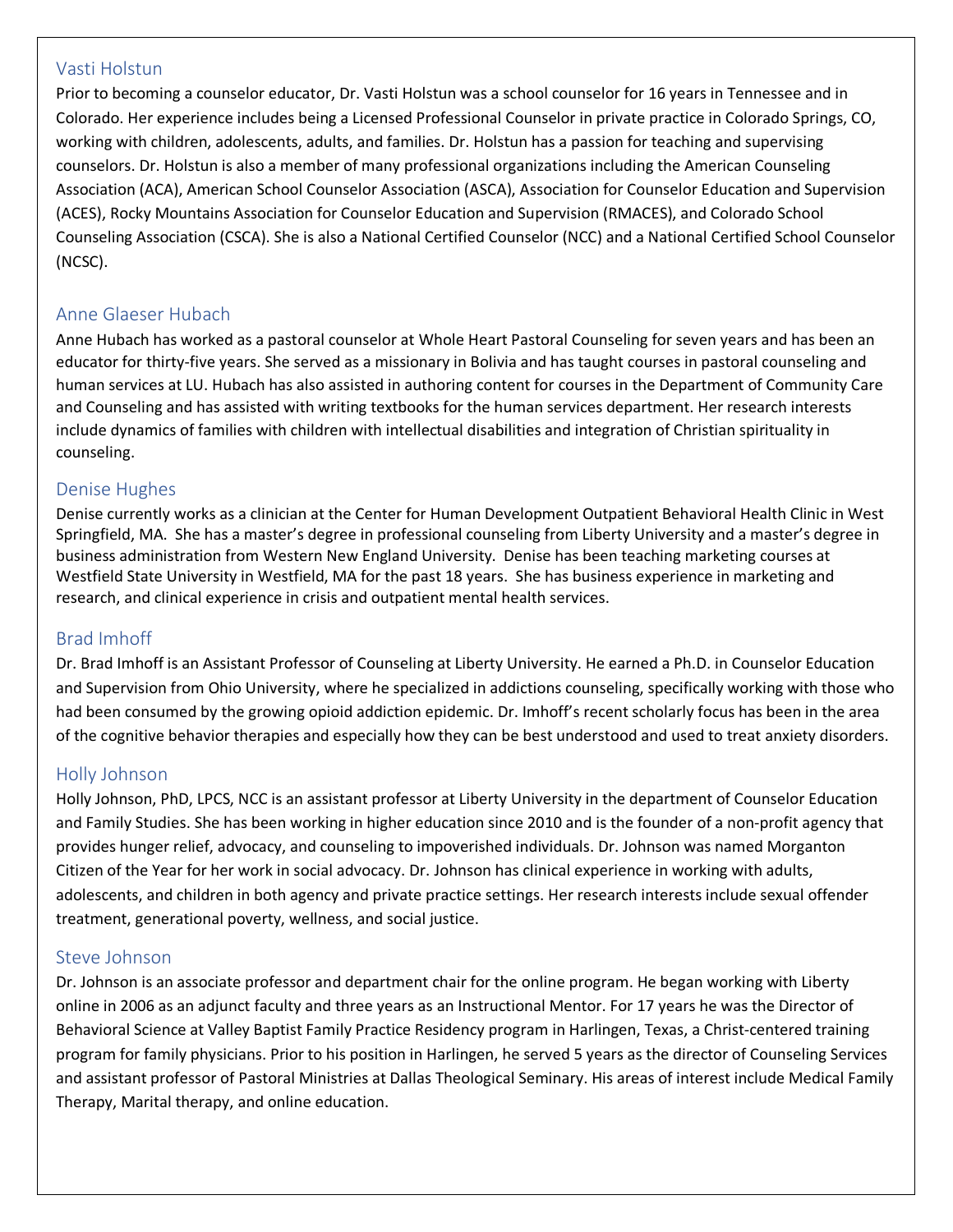#### David Jones

Dr. David Jones has been a licensed clinical mental health counselor for the past 7 years and a counselor educator for the past 3 years. During this time, Dr. Jones has successfully taught on ethical issues around technology across courses in CACREP programs (e.g., ethics, practicum, internship). Moreover, Dr. Jones presenter has over 25 professional presentations at the national, state, and local level. As a professional counselor, Dr. Jones has evaluated digital threats in his private practice and has engaged in interventions for emerging threats to his practice and with clients.

#### Patricia Kimball

Dr. Patricia Kimball specializes in counselor education in a university and clinical supervision settings. Prior to entering the world of higher education, she worked with high-risk children, adolescents and their families referred by the Department of Social Services, the Department of Juvenile Justice, local school systems and mental health agencies. She acted as the clinical director at various community-based agencies, developing and supervising programs for children, adolescents, and their families. Dr. Kimball also specializes in crisis and suicide evaluation and intervention. Dr. Kimball's research interests include ethics education, multicultural competence and how values connect these two concepts.

#### John King

John A. King is an Assistant Professor of Counseling at Liberty University. He received his Ph.D. in Counselor Education and Supervision at Regent University, his M.Div. at Biblical Seminary (PA) and his M.A. in Counseling Psychology at Kutztown University (PA). He is a Licensed Professional Counselor in Pennsylvania, and he has significant experience as a supervisor for Master's Degree counselors and students. In addition to his counseling expertise, Dr. King has 23 years of experience in pastoral ministry and is committed to the integration of Christian theology with solid counseling praxis.

#### Sarah Kitchens

Dr. Kitchens worked as a professional school counselor in Alabama and Georgia, serving both the elementary and secondary levels in both public and private schools. Dr. Kitchens' professional experience also includes non-profit work as a coach/counselor in Georgia. Dr. Kitchens is a National Certified Counselor (NCC) and a licensed School Counselor (preK-12). She is also certified by ASCA as a School Counseling Ethical and Legal Specialist. She is a member of many professional organizations including the American Counseling Association (ACA), American School Counselor Association (ASCA), Association for Counselor Education and Supervision (ACES), Southern Association for Counselor Education and Supervision (SACES), and Georgia School Counseling Association (GSCA). Dr. Kitchens has authored several professional publications, as well as several book chapters.

#### Summer Perhay Kuba

Dr. Summer Perhay Kuba has diverse counseling experience working with children/students ranging from toddlerhood to the college level. She has provided therapeutic services to children in a residential shelter for abused children and has worked in the school setting focusing specifically on elementary and middle school students. After earning her Education Specialist Degree in School Counseling she went on to earn her Doctor of Philosophy degree in Counseling also from Florida Atlantic University. In addition, Dr. Perhay Kuba served as the Chair of the Board of Directors for the Florida School Counselor Association in 2016 and continues to serve as their advocacy chair.

#### Anita Knight Kuhnley

Dr. Anita Knight Kuhnley is an Associate Professor of Counseling and a Licensed Professional Counselor (LPC) in the Center for Counselor Education and Family Studies at Liberty University. Dr. Knight earned her doctorate in Counselor Education and Supervision from Regent University. Dr. Knight is also certified as a highly reliable coder of the Adult Attachment Interview (AAI) through Mary Main and Eric Hesse's UC Berkeley AAI coder certification program. Dr. Knight has worked in a variety of clinical and educational settings including but not limited to: inpatient substance abuse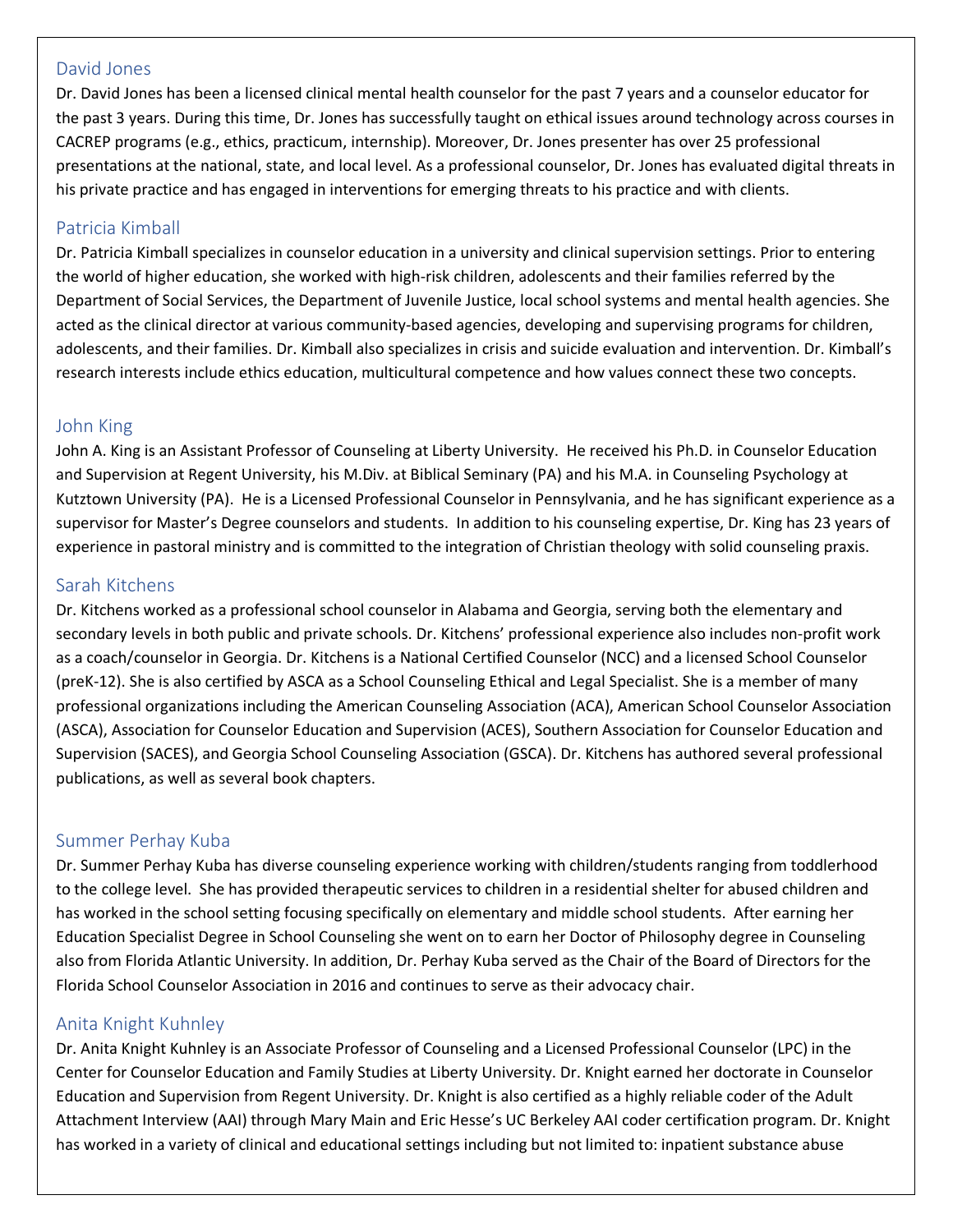settings, college counseling centers, and private practice settings. Knight was awarded the Chancellor's Award for Teaching Excellence, first place at Liberty University.

#### Sharon Lewis

Sharon is an LPC, has a master's degree in Counseling Psychology, and is currently pursuing a doctorate in Counselor Education and Supervision (CES) from Liberty University. Sharon has been in private practice since 2004 in Colorado where she works largely with the military community and families addressing a wide array of issues including marriage, family, deployment/separation, and trauma. Sharon is currently adjunct faculty at Colorado Christian University. Her research interests concern multiculturalism in counseling and counselor education, and the changing dynamics facing the counseling profession. She is currently researching the underrepresentation of African American women in the CES professorate.

#### Stacey Lilley

Dr. Lilley began her career as a school counselor working with elementary and high school student students. Transitioning to Director of Counseling at a medical college, Dr. Lilley was able to pursue her research interests in wellness and was a recipient of an ACA grant, which enabled her conduct research and present findings at the national conference. Currently, Dr. Lilley's private practice focuses on mental health, individual wellness, and family dysfunction. She is also involved in instruction, student advisement and pursing current areas of research interest involving wellness and family functioning.

#### Lauren Mahan

Lauren Mahan is a doctoral candidate in the Counselor Education and Supervision program at Regent University. She is a teaching assistant at Regent University and a doctoral researcher for the Virtual Research Lab at Virginia Commonwealth University. Her research has primarily focused on topics involving interprofessional collaboration within the field of counseling, specifically when working with marginalized populations. Her latest published manuscript explores counselor's attitudes and perceptions of interprofessional collaboration, focusing in on the identified themes of collaboration and consultation. She has also developed a recent interest in addictions counseling, specifically what combination of approaches are the most effective and beneficial to the clients.

#### Jose Maldonado

Dr. José Miguel Maldonado is an Associate Professor of Counselor Education at Liberty University. Dr. Maldonado has over 30 years of professional experience as a school counselor, mental health counselor, and professor working with culturally diverse students and families. He has provided consultation and outreach to children and families focusing on crisis intervention, social justice, and mental health counseling in schools. Dr. Maldonado has a Master's Degree of Education in Counseling Psychology from Lehigh University, a Master's Degree in Educational Technology from Wilkes University and a Ph.D. in Counselor Education from the University of Arkansas. His research and writings specialize in multicultural counseling, at-risk students, and the clinical supervision of professional counselors.

#### Mark Myers

Dr. Myers is a native of Colorado and a veteran of the U.S. Navy. He has served as a pastor in many different capacities over the years and holds a Masters in Religious Education as well as a Ph.D. in Professional Counseling. His clinical experience includes local court-appointed work with adolescents and individual and family counseling at the acute inpatient psychiatric care facility of Virginia Baptist Hospital. Dr. Myers has served as a department chair with the Department of Counselor Education and Family Studies graduate programs (both online and residential). His research interests include Emotion Regulation, Religious Coping, and Mindfulness.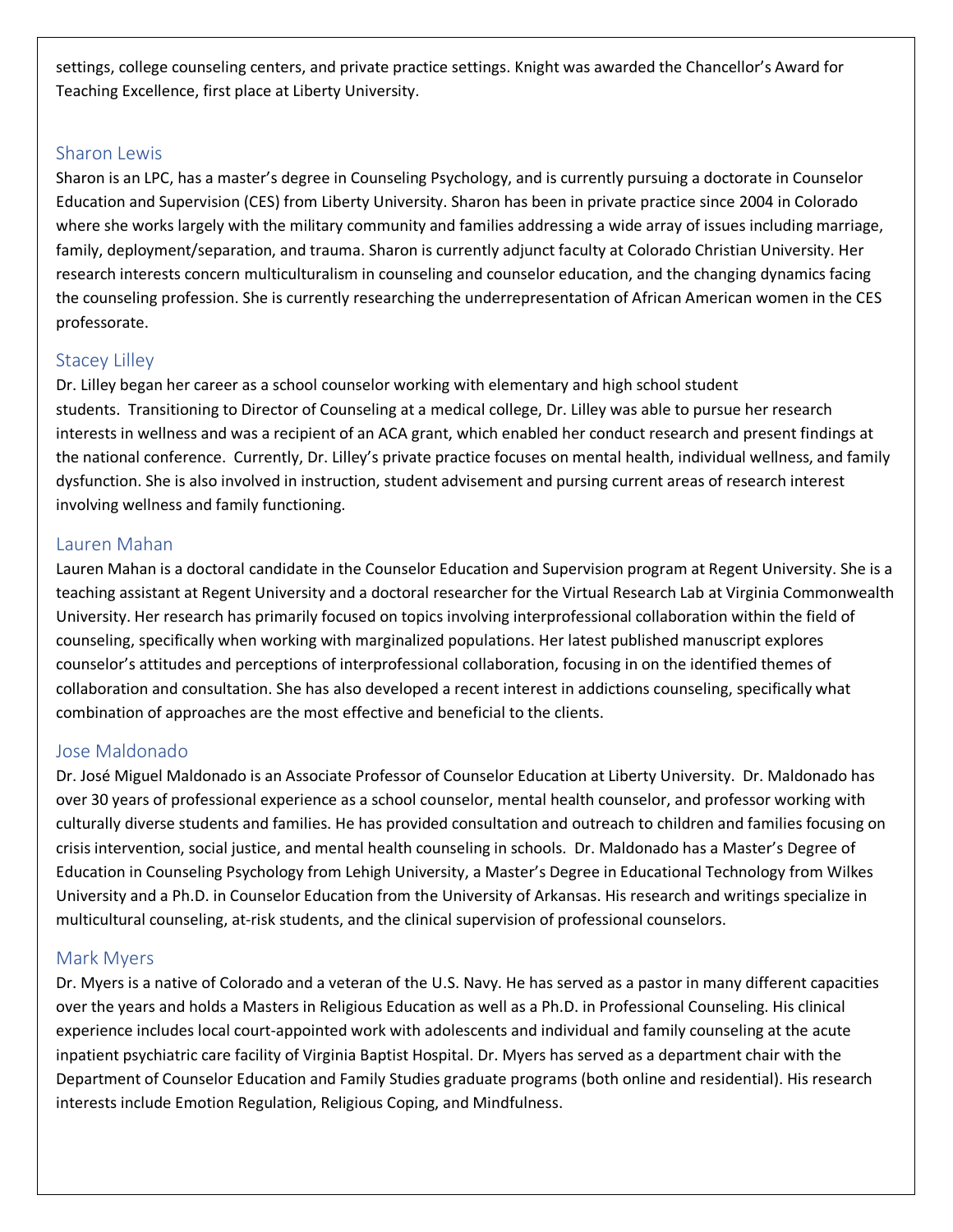#### Joy Mwendwa

Dr. Mwendwa served as a college and community counselor for seven years. She has participated in different international counseling institutes and service opportunities in Ireland, Malawi, and Kenya. Her research interests include qualitative and indigenous research methodology, the profession of counseling, multicultural competence, and the supervisory relationship.

#### Melvin Pride

Dr. Pride is a Counselor Educator and has over fifteen years of experience as a licensed counselor in private clinical practice. A former business executive, he is also a licensed and ordained minister, with specialized training in church conflict resolution. His areas of emphasis in counseling include both individual as well as marriage and family issues. His interests include spirituality, interpersonal relationships, multiculturalism, and family system dynamics.

#### Lacey Ricks

Dr. Ricks is a licensed School Counselor (preK-12) and a National Certified Counselor (NCC). She has seven years of experience as a school counselor and two years of experience as a career and college coach. She began her career as an Assistant Professor in 2014. Dr. Ricks has presented at state, regional, and national levels in the areas of poverty, disabilities, social justice, Narrative Therapy, identity development, and advocacy. Her primary research foci are poverty and diversity.

#### Diamond Sciequan

Diamond is doctoral student and is currently enrolled in the Ed.D. Marriage and Family Counseling program at Liberty University. She currently works at Liberty University as a Faculty Support Coordinator with the Department of Counselor Education and Family Studies. Her experience includes working with CASA and Beacon of Hope. Her research interests include attachment, and more specifically father-daughter attachment and how it relates to well-being.

#### Justin Silvey

Dr. Justin Silvey received a B.S. in Psychology and a M.Ed. in School Counseling from Liberty University and an Ed.D. in Counseling Psychology, with a specialization in Counselor Education and Supervision, from Argosy University. Prior to joining the faculty at Liberty University in 2013, Dr. Silvey worked as a professional school counselor in Central Virginia for over three years, serving both the middle school and high school levels. Dr. Silvey is a licensed School Counselor (preK-12) and has authored several professional publications. He serves as current Treasurer for the Virginia Association for Counselor Education and Supervision (VACES).

#### Robyn Simmons

Dr. Simmons has been in the counseling profession for over 20 years, with clinical experience in both the public and private sectors and faculty appointments in both on-ground and online counselor training programs. Dr. Simmons research and clinical interests include sexual trauma, vicarious trauma, play therapy, and professional identity issues. She has numerous publications in professional counseling journals, textbook chapters, and professional newsletters and has presented locally, regionally, nationally, and internationally on these topics. Additionally, she serves as a board member for the Committee on Church Cooperation.

#### Yulanda Tyre

Dr. Tyre has extensive experience working as a counselor, counselor educator, and higher education professional. She has worked as Assistant Vice Chancellor for Student Affairs, overseeing the areas of Counseling and Health Promotion Services, Career Development, Disability Services, and managing assessment. She is a board member of the Montgomery Mental Health Authority, President for the Alabama Association for Counselor Educators and Supervisors, Past-President of the Alabama College Counseling Association, the current Chair of Current Issues and Trends for the Alabama Counseling Association Board. She is the owner of Reignite, Counselor, Coach and Consultation Service and